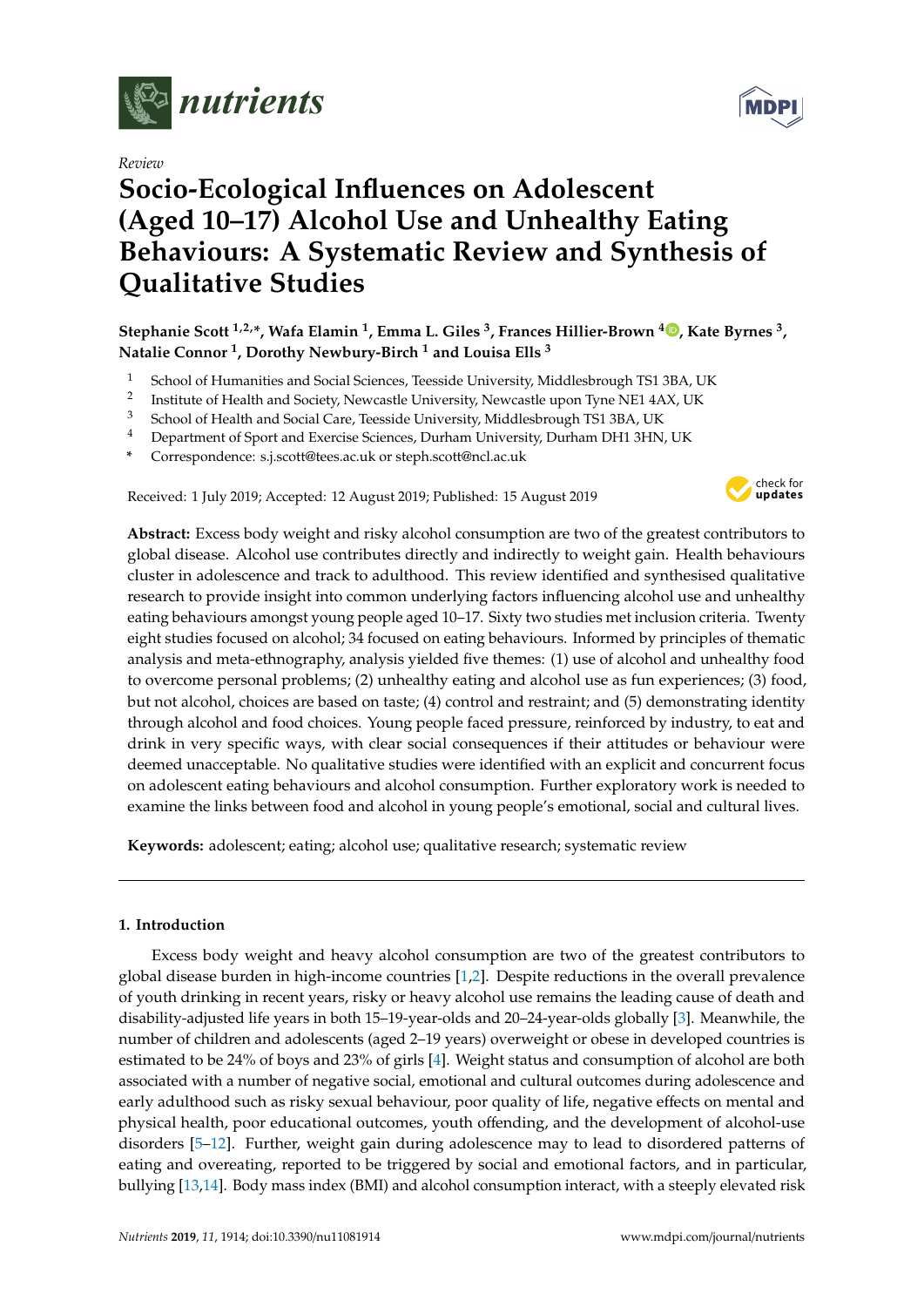of liver disease observed for those with both high BMI and alcohol consumption [\[15\]](#page-13-3). Heavy drinking is also associated with greater waist-hip-ratio in mid-life even when taking other lifetime influences into account [\[16\]](#page-13-4). Adverse health behaviours such as risky drinking and unhealthy eating begin to cluster during adolescence [\[17\]](#page-13-5), and both have been demonstrated to track into and throughout adulthood [\[18](#page-13-6)[–20\]](#page-13-7).

A growing body of quantitative, epidemiological data has identified that energy intake from alcohol, type of beverage, and drinking pattern (i.e., high volume, high frequency) can contribute substantially to total energy intake, and are associated with excess body weight and weight gain amongst adults [\[21](#page-13-8)[–23\]](#page-13-9). Current results from the National Diet and Nutrition Survey Rolling Programme (NDNS RP, Years 1–9, 2008/9 to 2016/17) demonstrate a downward trend in the percentage of people consuming alcohol for all age groups surveyed [\[24\]](#page-13-10). This was statistically significant for adults aged 19–64 years (−2% per year) and for girls aged 11–18 years (−1% per year). However, for those who consumed alcohol, there was little change over time in alcohol intake as a percentage of total energy. The exception was the 11–18 years population group, where there was an average yearly decrease of 0.3 percentage points. For young people specifically (children aged 11–18), data from 2014/15 and 2015/16 of the NDNS programme highlights a mean average of 0.5% total energy intake from alcohol per day [\[25\]](#page-13-11). A recent systematic review and meta-analysis demonstrated that, across 22 identified studies, with 701 participants, alcoholic beverage consumption significantly increased food energy intake and total energy intake compared with a non-alcoholic comparator, suggesting that adults do not compensate appropriately for alcohol energy by eating less, and that a relatively modest alcohol dose may lead to an increase in food consumption [\[26\]](#page-13-12). Further, focusing specifically on young adulthood, and using pooled cross-sections of the 2008–2014 Health Survey for England and the Scottish Health Survey, Albani et al. (2018) found young adults aged 18–25 drinking the highest levels of alcohol on a single occasion were more likely to be obese than those with the lowest intake [\[27\]](#page-13-13); whilst Giles and Brennan (2014) highlighted that young adults make 'trade offs' between alcohol consumption, physical activity and eating patterns, by seeking to compensate 'unhealthy' behaviours with healthier ones [\[28\]](#page-13-14). More recently, Scott et al. (2019) identified that cultural, physical and emotional links between food and alcohol consumption were an unquestioned norm among 18–25 year-olds in the UK, with young adults calculating risks to weight, appearance and social status rather than to long-term health (in press). The latter study remains the only study to date to utilise qualitative data to examine the deeply interconnected nature of eating and drinking behaviour.

A number of influences on diet and drinking behaviours in young people (those under the age of 18) have been identified, and appear to cut across both behaviours. These include food and alcohol environments (including commercial factors such as urban space, price, promotion, and access), sometimes described as the 'foodscape' or 'obesogenic' and 'intoxigenic' environments, peers, family, and socio-economic status [\[29–](#page-13-15)[39\]](#page-14-0). Further, there are emotional, social and symbolic benefits for young people to participating in both unhealthy eating and alcohol consumption practices for young people such as perceptions of pleasure, distinction and identity, or social status [\[40](#page-14-1)[–43\]](#page-14-2). For example, a recent UK longitudinal study of young adults found that, contrasting with a recalled lack of concern in mid-adolescence, body-consciousness and weight-related concern generally increased around the time of school-leaving (traditionally aged 16) [\[44\]](#page-14-3). The authors suggest that this change resulted at least in part from increased autonomy and control over their own diet and the acknowledgement of health as personal responsibility.

Nevertheless, whilst extensive bodies of qualitative literature explore the influences on young people's eating practices and alcohol consumption, respectively, to our knowledge, no qualitative studies explicitly focus on how young people's eating and drinking behaviours interact and intertwine. This systematic review and qualitative synthesis aimed to address this evidence gap by bringing together two separate bodies of qualitative research evidence to examine young people's (aged 10–17) perspectives on socio-cultural, interpersonal and structural influences upon unhealthy eating behaviours or alcohol use. Most existing reviews focusing on health behaviours answer a very specific question, such as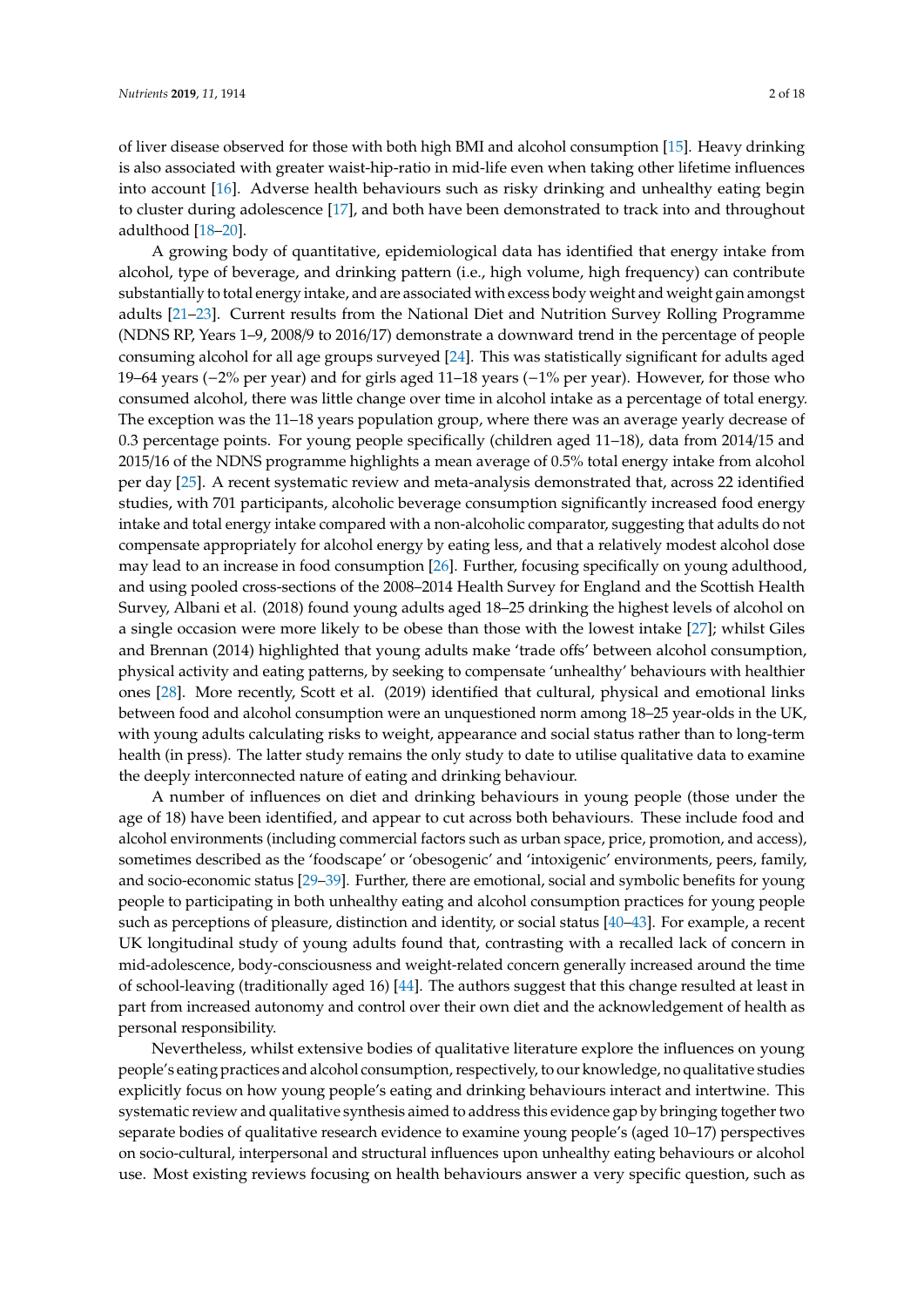alcohol industry efforts to influence alcohol marketing policy [\[45\]](#page-14-4) or barriers and enablers of healthy eating in young adulthood [\[46\]](#page-14-5). Therefore, it was not deemed appropriate to synthesise from these reviews as a 'review of reviews'. Instead, our intention was to capitalise on what is known from independent streams of research, enabling analysis and comparison across two associated fields of study. Thus, our primary review question is to derive socio-cultural, inter-personal and structural factors from a systematic review and synthesis of qualitative literature that might influence young people aged 10–17 among whom risky drinking and unhealthy eating co-occur, and subsequently, utilise review findings to develop a model structure of common underlying influences which cut across both behaviours in this population group.

#### **2. Materials and Methods**

The study protocol was pre-registered (Ref: CRD42017060624) [\[47\]](#page-14-6) in compliance with the 'Preferred Reporting Items for Systematic Reviews and Meta-Analyses' (PRISMA) statement [\[48\]](#page-14-7). Whilst the Joanna Briggs Institute (JBI) approach was not adopted, and this review was not registered as a JBI review, it was carried out using data extraction and quality appraisal tools designed by JBI.

#### *2.1. Eligibility Criteria*

The following studies were eligible for inclusion: studies that reported primary data of any qualitative design and which explored the views of young people (aged 10–17 inclusive) on factors which shape their eating behaviours or alcohol consumption. Mixed method studies were considered eligible if findings from qualitative study components were reported in full and were distinguishable from other findings. We included studies published in English, from 2006 onwards. This date limit reflected limited time/resources for the review. Age criteria was determined using the age range cited in the study or mean age at interview. For longitudinal studies, this was the age at recruitment and/or first interview. If results were analysed separately for groups of different ages, and studies included younger children or participants aged 18 or more, only data relating to those aged 10–17 were extracted. If these data were not easily distinguished from other findings, the study was excluded. Unpublished data, abstracts, conference proceedings and studies that did not include primary evaluation data (e.g., protocols, reviews, editorials) were excluded from the review. Studies were excluded if they: (a) sought and reported the views of others (e.g., parents) rather than young people themselves; (b) analysed texts alone (e.g., discourse analysis); (c) used self-report or researcher-administered surveys, including those analysing data from open-ended questions. We also placed restrictions upon the study population, and studies were excluded if participants: (1) required specialist treatment for alcohol dependency or weight loss and gain; and (2) were pregnant or breastfeeding adolescent women whose current eating pattern was time-limited and not reflective of usual diet behaviours.

#### *2.2. Search Strategy*

In accordance with the SPIDER tool [\[49\]](#page-14-8), the search strategy was split into five core concepts. This search strategy is documented in Supplementary Table S1. Nine electronic databases (MEDLINE, Scopus, PsychINFO, Sociological Abstracts (via ProQuest social science premium collection), CINAHL, ERIC, IBSS (via ProQuest social science premium collection), and Web of Science Core Collection) were searched from January 2006 to October 2017, using appropriate thesaurus headings and title or abstract keywords. Studies retrieved included Online First articles. Electronic database searches were supplemented by searches of Google Scholar, checking reference lists cited by included studies and checking reference lists already held by the study team.

#### *2.3. Study Selection and Data Extraction*

Figure [1](#page-3-0) provides a visual representation of the methodological process, according to the PRISMA framework [\[48\]](#page-14-7). The title and abstract of all records retrieved were downloaded to Endnote X7 and independently screened by five reviewers (SS, ELG, DNB, KB, NC), with full-text copies of potentially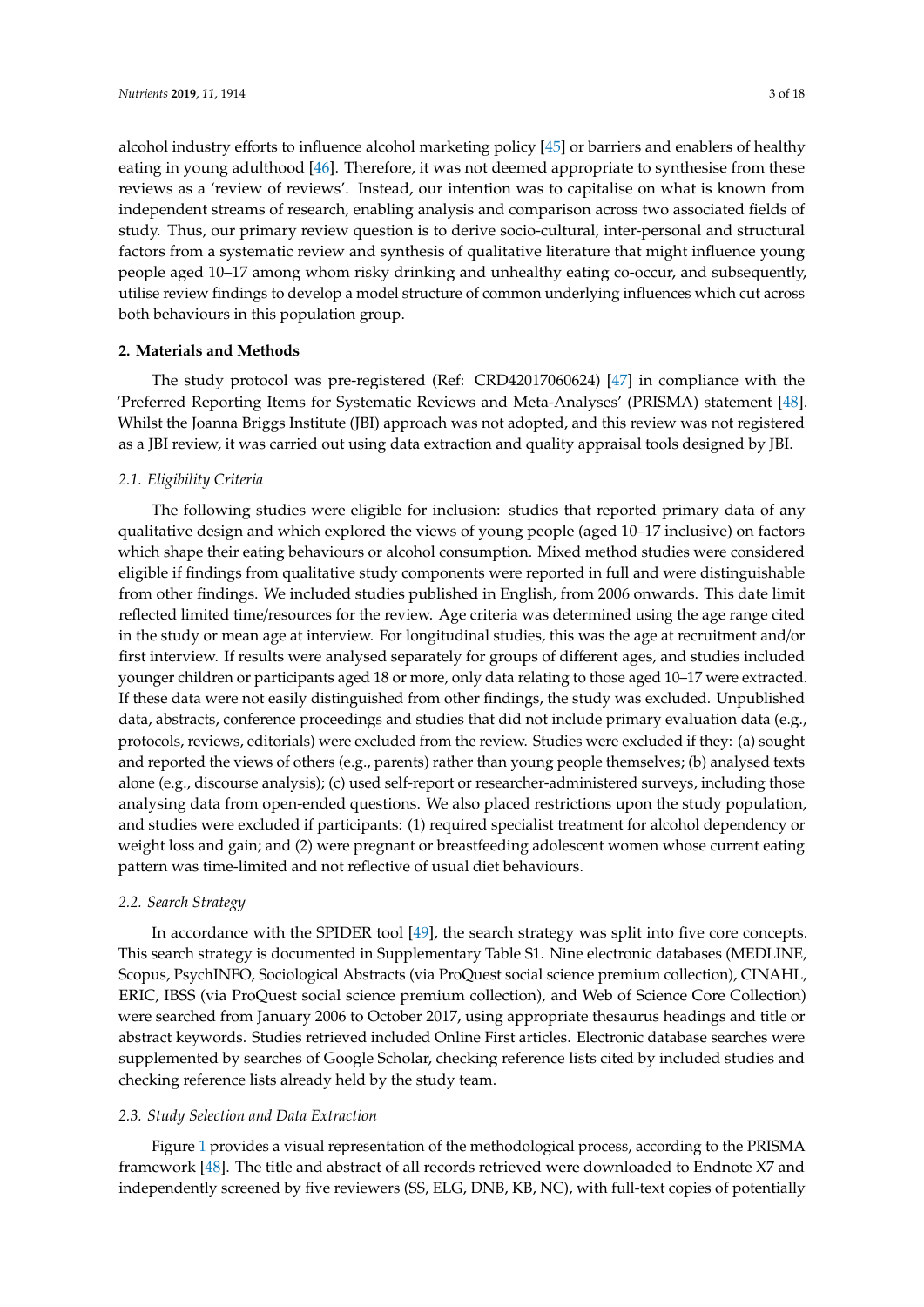relevant papers retrieved for in-depth review against the inclusion criteria. The JBI Qualitative Assessment and Review Instrument (QARI) was adapted to an Excel spreadsheet to facilitate data extraction, with JBI SUMARI (JBI, Adelaide, SA, Australia) used to code and store thematic data. Data were extracted on: the phenomena of interest, methodological approach, conceptual or theoretical basis underlying the study, participant characteristics, and findings of significance to the review. Full-text screening and data extraction were carried out primarily by one researcher (WE) and checked by another (SS). Discrepancies were resolved by discussion and referral to an additional member of the review team.

<span id="page-3-0"></span>

**Figure 1.** Flow chart showing study selection process*.*  **Figure 1.** Flow chart showing study selection process.

# *2.4. Data Synthesis 2.4. Data Synthesis*

Participant quotations and text under the headings "findings" or "results" were extracted from identified papers and entered verbatim into the JBI SUMARI software, where data was stored and identified papers and entered verbatim into the JBI SUMARI software, where data was stored and coded. As our review involved bringing together two fields of literature (alcohol consumption and eating behaviour), we first coded papers which focused on alcohol use, followed by papers which eating behaviour), we first coded papers which focused on alcohol use, followed by papers which eating behaviour), we first coded papers which focused on alcohol use, followed by papers which focused on eating behaviours. Finally, we compared all themes recorded in order to identify those focused on eating behaviours. Finally, we compared all themes recorded in order to identify those common only to both consumption behaviours. Based on Thomas and Harden's thematic method [\[50\]](#page-14-9) common only to both consumption behaviours. Based on Thomas and Harden's thematic method and informed by the principles of meta-ethnography [\[51,](#page-14-10)[52\]](#page-15-0), qualitative synthesis involved three [50] and informed by the principles of meta-ethnography [51,52], qualitative synthesis involved three core phases: line-by-line coding of findings, development of descriptive themes, and development of core phases: line-by-line coding of findings, development of descriptive themes, and development of analytical themes. Themes and concepts identified were explored for convergent or divergent cases, analytical themes. Themes and concepts identified were explored for convergent or divergent cases, using a process referred to as reciprocol translation, similar to the constant comparative techniques using a process referred to as reciprocol translation, similar to the constant comparative techniquesParticipant quotations and text under the headings "findings" or "results" were extracted from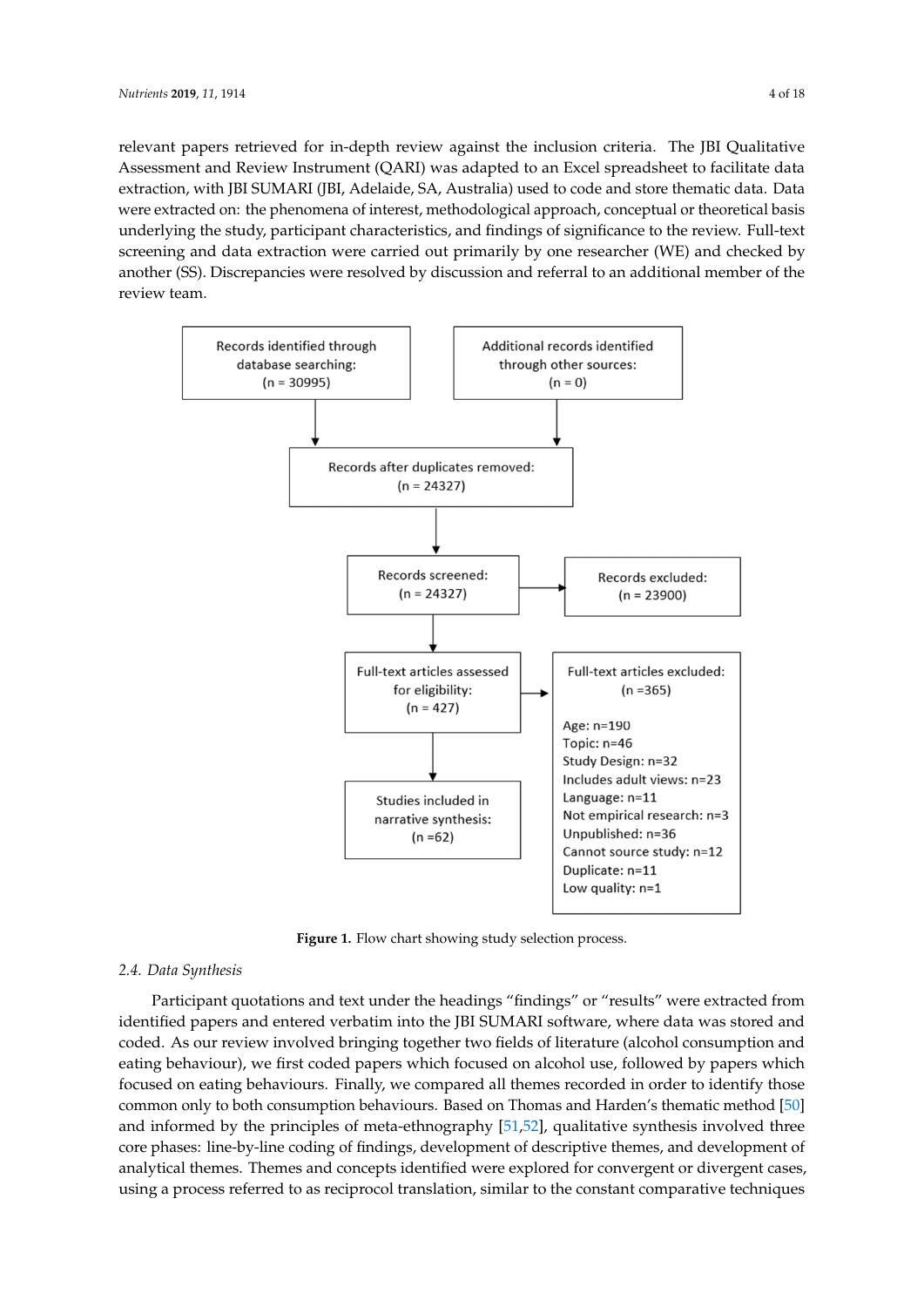used in primary qualitative research. In this way, the synthesis presented here is intended to move beyond the identification of second-order constructs (interpretations offered by the original researchers) and towards the development of third-order constructs (new interpretations beyond those offered in individual studies). Key concepts and contextual details were recorded to help understand the interpretations of every paper; regular meetings were held to discuss disagreements at all stages of assessment, but most notably, to discuss the themes and subthemes that arose from the data synthesis stage.

#### *2.5. Quality Assessment*

Included studies were assessed for quality by two independent reviewers using the 10-item JBI Qualitative Research Checklist, available via JBI SUMARI software (SS, WE). This checklist evaluated different domains of each study including appropriateness of study design, data collection techniques and analysis methods employed. Analysed together, these 10 questions determined the quality of each paper. Although no quantifiable scoring system exists for this checklist, the researchers created one to aid the process of quality assessment. Every question was allocated a score of 1 and each paper was scored out of a maximum of 10. Studies scoring 8 or above were deemed high-quality papers; studies that scored 6 or 7 were categorised medium quality. All studies that scored 5 or less were deemed low-quality papers and subsequently, excluded from the review. There were no disagreements in the assessment of methodological quality between the two reviewers.

#### **3. Results**

#### *3.1. Description of Included Studies*

The search provided 24,327 studies for screening, of which 23,900 were excluded during title and abstract screening. A further 364 studies were excluded during full-text screening (*n* = 427, completed by WE). Ten percent of studies assessed at full-text stage (*n* = 43) were double-screened (by SS). Of these, 63 studies matched full inclusion criteria. One further study was deemed low quality and later removed after quality appraisal, leaving 62 included studies (see Figure [1\)](#page-3-0). The characteristics of included studies can be found in Supplementary Table S2. Of the 62 studies included in the review, 45% (*n* = 28) of studies focused on alcohol, whereas 55% (*n* = 34) focused on eating behaviours. No identified studies focused on the interaction between alcohol consumption and eating behaviours. Fourteen papers (23%) were categorised to be medium quality, while 48 (77%) were deemed high quality. The 62 studies represented over 4188 participants aged between 11 and 17 years old. European studies dominated our review findings (*n* = 39; 63%). A further nine studies (15%) were carried out in North America; four in South America (6%); four in Australia (6%); five in Asia (8%). Only one study was carried out in Africa (2%). The study settings varied among the papers but the majority recruited adolescents from schools. The findings presented below focus only on overlapping and divergent factors which influence alcohol-use behaviour and eating behaviour for young people aged 10–17, and which might be particularly pertinent for further study amongst those for whom these behaviours co-occur. Analysis yielded five themes: (1) alcohol and unhealthy food can be used by young people to overcome personal problems; (2) young people felt that unhealthy eating and alcohol use are fun experiences; (3) young people chose food based on taste—this is not the case for alcohol; (4) exercising control and restraint over eating and drinking behaviours; and (5) alcohol and food choices can be used by young people to demonstrate identity. Themes are illustrated narratively below with representative quotes from the original studies.

### *3.2. Alcohol and Unhealthy Food Can Be Used by Young People to Overcome Personal Problems*

Study participants reflected on emotional and personal issues that they wanted to overcome through drinking or eating. Young people explained how they used alcohol to forget their problems [\[53](#page-15-1)[–55\]](#page-15-2) or to overcome sadness and "*drown their sorrows*" [\[56\]](#page-15-3). One participant reflected on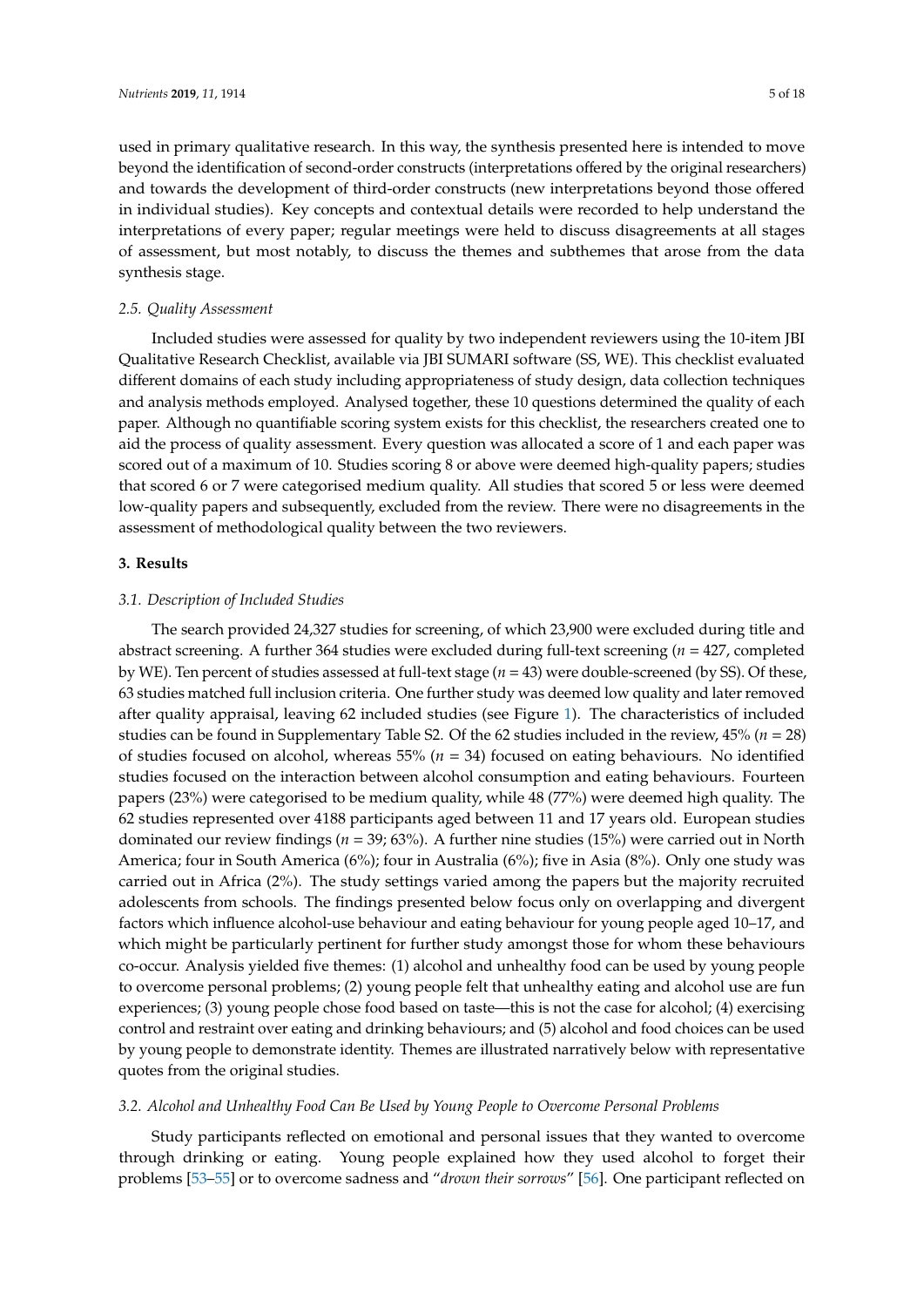her drinking experience and the reasons she drank ("*Once I was drunk because I was depressed; parents were in conflict, the brother ran away from home, and I quarreled with my boyfriend...*") [\[55\]](#page-15-2). Personal issues play a key role and one participant mentioned how ("*Life can go wrong and they begin to drink or to regret something. also, to forget. I think that's the reason*") [\[53\]](#page-15-1). In this way, alcohol was a cushion that can be used for comfort in tough situations as (" . . . *it's a way like any other to forget or to let o*ff *steam, it depends on the person*") [\[54\]](#page-15-4). Similarly, young people also used food as a way to relieve stress [\[57](#page-15-5)[,58\]](#page-15-6) and to push away negative feelings or emotions: ("*If something has happened to you, and you really want it to go away. I eat, I comfort eat, and I listen to music*") [\[57\]](#page-15-5). Participants were aware of their actions and the use of food to overcome depression. Interestingly, one participant mentioned how comfort food can be used if (" . . . *you are depressed. It feels like the food is there for you when no one else is around*") [\[57\]](#page-15-5). For this participant, these foods were replacing the human interaction he needed. Participants did not specify which type of food they ate in these circumstances, but they were concerned that ("*comfort food is probably not the healthiest stu*ff *right, but it's what you want to eat*") [\[58\]](#page-15-6).

#### *3.3. Young People Felt That Eating Unhealthy Food and Drinking Alcohol Are Fun Experiences*

In a number of studies, young people highlighted the joy they experienced when eating unhealthy food [\[59](#page-15-7)[,60\]](#page-15-8) and drinking alcohol [\[55,](#page-15-2)[61–](#page-15-9)[64\]](#page-15-10). Certain foods and snacks were most enjoyable ("*For each night five days in a row you probably would get Snickers, Twix, bag a chips, and a soda, and probably a night for every day that week. Or switch up on the candy, and the soda* ... ") [\[65\]](#page-15-11). When asked which food type excited them most, participants were more excited about eating unhealthy options, such as junk food, than eating healthy food. The taste of food was an important motivating factor underlying this choice ("*Yeah. If you see a basket of fruit, you're like "Oh. Fruit" [Spoken in monotone]. You know, we've had fruit forever. And then you see Cheetos*® *and you're like, "Wow! Food! Like, real food" [Spoken enthusiastically]. For some reason, junk food is better*") [\[60\]](#page-15-8). The word "fun" was used to describe the experience of eating foods such as crisps and this was particularly the case when young people got together with friends at events such as sleepovers or parties. At these events, there was a focus on enjoyment and relaxation and unhealthy options were more appealing ("*Because [if my friends are] at a place, like at a sleepover, they don't want to have healthy food. They want to have junk food because they just think that it's funner [sic] to have junk food than healthy food*") [\[59\]](#page-15-7).

Similarly, drinking was also described as a fun experience, to have a "*good time*" [\[61\]](#page-15-9) and to "*relax and loosen up*" [\[43\]](#page-14-2). A gathering or party was expected to be much more enjoyable when not sober and so some started drinking early on in the night [\[63\]](#page-15-12). Alcohol also allowed young people to talk with no boundaries and to be carefree around their friends [\[66\]](#page-15-13). Thus, they appreciated the change in behaviour that drinking offered ("*I'm not saying it's a habit, but when you go to a party, yeah you just go there to have fun and enjoy the atmosphere. You're free not to be yourself and to let yourself go*") [\[67\]](#page-15-14). On the other hand, if alcohol was unavailable at a party, this negatively impacted young people's attitude towards that event. Without the alcohol, the party was not the same ("*Often, many kids associate fun with alcohol in the sense that if a party is alcohol-free it's usually a party no one attends, because if there's no alcohol then there's no fun. I don't think it's true though*") [\[62\]](#page-15-15). Across studies, participants dismissed the negative consequences of drinking alcohol that might follow a heavy session of drinking. Instead, young people focused on having a good time and convinced themselves that the negative consequences would only happen to other people. One participant highlighted that when things did go wrong, young people would "*trick themselves into thinking it's brilliant* ... " [\[61\]](#page-15-9). For this reason, participants continued drinking anyway and described themselves as "*courageous*" for doing so [\[55\]](#page-15-2).

#### *3.4. Young People Choose Food Based on Taste—This Is Not the Case for Alcohol*

Fifteen studies discussed the importance of taste when it comes to eating food [\[60](#page-15-8)[,68](#page-15-16)[–80\]](#page-16-0). For many young people, healthy food has an unpleasant taste ("*Healthy foods all taste awful. The manufacturers want to sell more unhealthy foods. Therefore, they add a lot of additive to make the food tasty. These foods make us feel good. The taste is exactly what we want*") [\[70\]](#page-15-17) with some arguing explicitly that food *"gotta taste*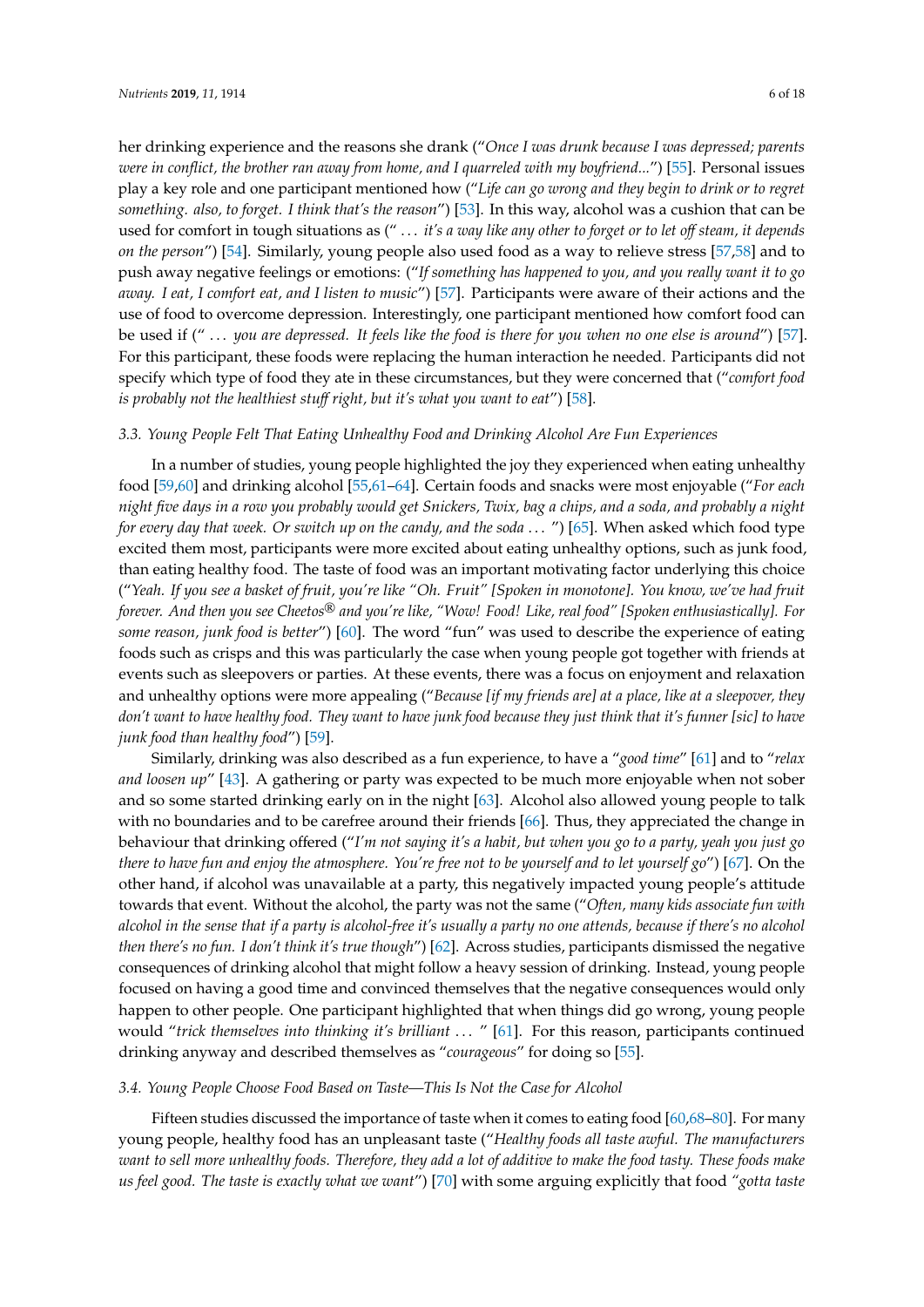*good"* if they are to continue to eat it [\[71\]](#page-15-18). One participant highlighted that " . . . *Once I begin to eat [unhealthy food], I cannot stop*" [\[70\]](#page-15-17) and craving 'addictive' foods was a regular occurrence ("*I crave the taste of soda in my mouth, especially when I see someone else drinking it*") [\[60\]](#page-15-8). Further, young people acknowledged that this does not always signal hunger ("*Like the other day at lunch we were walking past Annie and she had a burrito. I wasn't even hungry, but she had it so I was like, 'Can I have a bite?'*") [\[60\]](#page-15-8), and the calorie count of unhealthy food was of secondary importance where taste was concerned ("*I don't really care how high the calories are as long as it tastes good*") [\[74\]](#page-15-19). The taste of alcohol, on the other hand, was described as bad ("*I thought that it should taste great but after I drank it, wow, it tasted horrible. I have no idea why people drink. I will not drink again*") [\[66\]](#page-15-13). Across several studies, participants questioned why young people drank when the taste is so undesirable [\[66,](#page-15-13)[81\]](#page-16-1). However, unlike the consumption of unhealthy food, where taste could be described as pleasurable, alcohol was predominantly consumed for social purposes and with the primary objective of intoxication ("*Most people drinking like that in ninth grade don't drink because it's good, they drink to get drunk*") [\[81\]](#page-16-1).

#### *3.5. Exercising Control and Restraint over Alcohol and Unhealthy Food Consumption*

For most participants drinking alcohol at social events was expected. Although they did it to experience fun and enjoyment, drinking alcohol was not always a good experience for them, and experienced negative consequences, which they reflected on ("*The worst feeling is being sick like and then trying to be sick and then bringing up all the beer n all or whatever you're drinking. It's terrible*") [\[82\]](#page-16-2). Such negative events and consequences left some young people questioning why they drank and whether it was a truly enjoyable behavior ("*I think drinking's good and then it gets worse. Like if you get completely paralytic then where's the fun in that?*") [\[82\]](#page-16-2). Many participants mentioned the desire to control their drinking habits [\[54](#page-15-4)[,55](#page-15-2)[,62,](#page-15-15)[63,](#page-15-12)[66\]](#page-15-13). Thus, self-control and having a "*good head*" [\[54\]](#page-15-4) were important factors that young people considered when drinking alcohol ("*You've got to restrict yourself, you've got to have a certain amount of self-control to go to these parties. Like at a party you go to you don't have to necessarily get drunk, you've just got to drink the right amount, so you have fun with your friends, you don't throw up and you're ok*") [\[62\]](#page-15-15). Becoming uncontrollably drunk at parties was criticized as " . . . *stupid and just trying to show o*ff *and it's not rational*" [\[62\]](#page-15-15). Nevertheless, to stop or not initiate drinking alcohol was a social challenge and very difficult to achieve. Thus, one young person highlighted that "*when I try to quit drinking, the alcohol always wins*" [\[55\]](#page-15-2). Therefore, to prevent alcohol from winning over their habits, narratives from young people centered on 'knowing your limits', achieved through experimentation and practice, almost akin to 'learning' how to drink alcohol ("*You know your own limitations when you drink alcohol, and my friends know their limitations too. When you are aware of your own boundaries, you know when you need to stop*") [\[66\]](#page-15-13). The concept of self-control was predominantly associated with studies focusing on alcohol consumption. Just one of 34 studies focusing on eating behaviours mentioned self-control [\[73\]](#page-15-20). In this study, one participant spoke of the hunger associated with excess intake of sugary foods ("*I see it is that when I eat something sweet, I'll be hungry for more so it is di*ffi*cult to manage, so I try to stop*"). Another participant vowed to take action and stated that "*from now on I'd like to eat fruit instead of a cake in the evening*".

Other people also appeared to exercise control over young people's drinking and eating behaviours. Some young people encouraged each other to drink within their limits ("*We do tend to emphasise to each other that you should know your limitations so if someone doesn't know his limits then we would be he's not really that cool to hang out with...I guess there is a borderline between funny and embarrassing...like the new people who come in sometimes they go over the top of it and then they know that that's not really the way to go, so they kind of buckle down next time*") [\[63\]](#page-15-12). However, peers can also be a negative influence upon behavior and some young people described being 'coerced' by friends to drink and gave in so as to avoid looking 'bad' [\[83\]](#page-16-3). In this particular study, much was attributed to the dynamics of the social group as drinking habits developed at a time "*when all the groups are forming...so then you want to fit in...so then you feel the pressure to do what everyone else is doing so you're like them*" and participants feared that " . . . *if I didn't drink they wouldn't want to hang out with me anymore*". Wanting to be accepted as part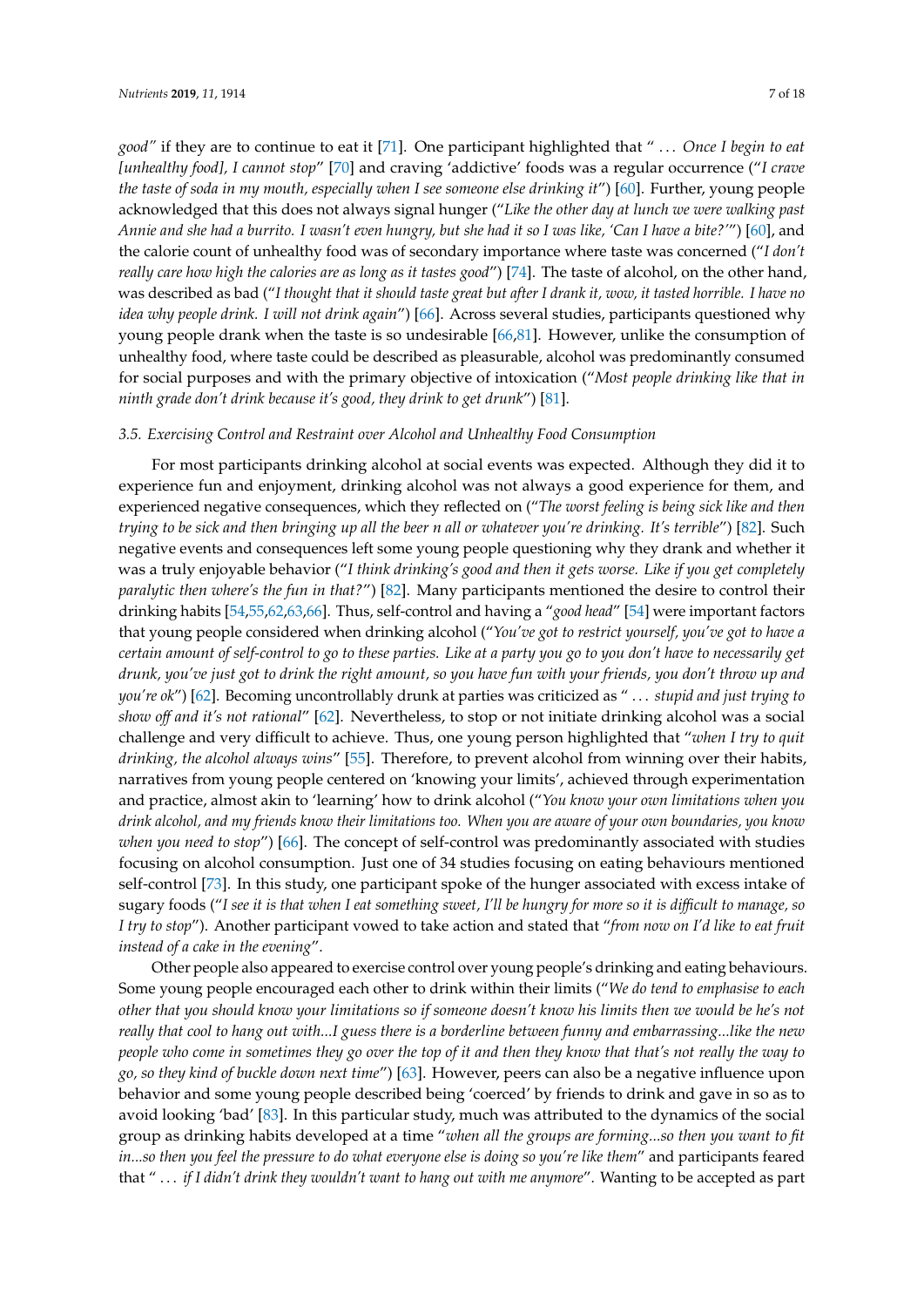of a social group was also addressed in other studies [\[81,](#page-16-1)[84\]](#page-16-4) and participants explained that "*It's kind of what you have to do to be a part of the group. There are lots of people experiencing such pressure. If you want to be one of the cool people, then you need to just start doing it—to try alcohol and do stu*ff *you don't want to then*" [\[81\]](#page-16-1). Young people were not always happy to consume alcohol but saying "no" to their friends was difficult to do [\[85\]](#page-16-5). Commonly used phrases such as " ... 'ah, go on, give it a try' ... "" [\[62\]](#page-15-15) or " . . . *try it, try it*" [\[84\]](#page-16-4) were employed by their friends to push them into trying a drink. Participants discussed being initially hesitant to try alcohol, especially if they did not intend on drinking it at a certain event. Choosing not to drink came with its own stigma and resulted in teasing and bullying *(*" . . . *people will start to tease you and all stu*ff *like that, people are a lot meaner now, and if you don't do the same what they do, they'll start to pick on you* ... ") [\[61\]](#page-15-9). Name-calling was another tactic used such as "... *oh you're a chicken* . . . " [\[83\]](#page-16-3) and some young people ended up drinking to please friends and avoid ridicule [\[86\]](#page-16-6). Some attempted to use excuses such as having to participate in sporting activities the next day and the need to remain sober, although this rarely worked to their favour ("*like if you say [to your peers] I'm not going out [and drinking] because of netball, you'll like cop a bit of flack for that...because they [peers] don't understand the pressure to perform...and your performance would be like totally a*ff*ected [if you drank]...there's been a few times where we've gone out not intending to drink and have ended up drinking*") [\[86\]](#page-16-6).

Pressure relating to eating habits was discussed in several studies [\[40](#page-14-1)[,60](#page-15-8)[,70](#page-15-17)[,71](#page-15-18)[,87](#page-16-7)[,88\]](#page-16-8). One participant highlighted how "*My friends are all around me eating good [unhealthy] food and I'll be like, "Oh I'm gonna buy that. I wanna go get one too." Either you won't eat or you'll have the junk food*" [\[60\]](#page-15-8). Eating food that was deemed undesirable by the social group also had negative social consequences for young people including gossiping or teasing ("*If you don't eat it while others are eating, you appear to be di*ff*erent from others. Others may say something [bad] behind your back*") [\[70\]](#page-15-17). Eating healthy food or home-made packed food resulted in ridicule ("*[Some teenagers] just don't eat [healthy food] in front of other people. They're probably afraid they might get teased*") [\[59\]](#page-15-7). Therefore, to avoid this, young people opted to buy food from the canteens at school, just as their friends did ("*I do not know. I believe that they might think that people will assume that their mums are preparing sandwiches for them. People feel more comfortable buying food from the canteen like everyone else, rather than having home-made food, even if it is healthier. If someone is eating a home-made sandwich, he might think that the others are going to make fun of him*") [\[87\]](#page-16-7). Not only was there pressure to eat unhealthy food, but young people also felt pressured to buy expensive foods as eating cheaper foods might mean "*[peers] give you dirty looks and talk about you to your friends*" [\[40\]](#page-14-1). As such, participants suggested that eating cheaper brands may indicate that they are " . . . *poor or something. Not exactly poor but not a lot of money*" [\[40\]](#page-14-1). Yet, peer influence appeared to work both ways, albeit heavily dependent on the choice of friends young people kept. In other words, peers who ate more healthy food, in turn, influenced their friends to eat healthy ("*I was eating heaps of unhealthy food then and I'd see people, like, bring in heaps of fruit and then I noticed that I was eating unhealthy, so I changed to their foods*") [\[88\]](#page-16-8).

Perversely, overeating and drinking to excess were also frowned upon, leading to a social 'tightrope' that had to be navigated in order to fit in. Several studies addressed young people's attitude to overeating [\[40,](#page-14-1)[68,](#page-15-16)[77](#page-16-9)[,89](#page-16-10)[,90\]](#page-16-11). Some participants sympathised with overweight and obese peers ("*I think that if you're overweight, you still belong. I mean, you're the same as other kids, just a little heavier*") [\[68\]](#page-15-16). They argued that overweight young people may be suffering from a chronic disease and should not be discriminated against [\[68\]](#page-15-16). However, others had very negative attitudes towards overweight peers ("*Being overweight is not healthy. You just become so ugly. You are bullied*") [\[77\]](#page-16-9). Some young people were shamed for being overweight ("*Yes, if you're fat in school they call you 'fatty' and stu*ff *like that*") [\[40\]](#page-14-1) and excluded from team activities at school "*so they won't get picked on* . . . *girls think that if they're fat, they'll get picked on a lot more*" [\[90\]](#page-16-11). Further, not only were overweight young people teased for being overweight, they were also teased when they tried to adopt more healthy food choices to reduce weight, adding to the complexity of their social situation ("*I usually don't eat at school. I mean, er'body be eatin' stu*ff *at lunch that ain't really healthy, but they ain't alot a choices. If I eat a salad or somein' then they gonna crack on me. They say stu*ff *like "What's up biggie, you tryin" to lose some pounds' and stu*ff*. I*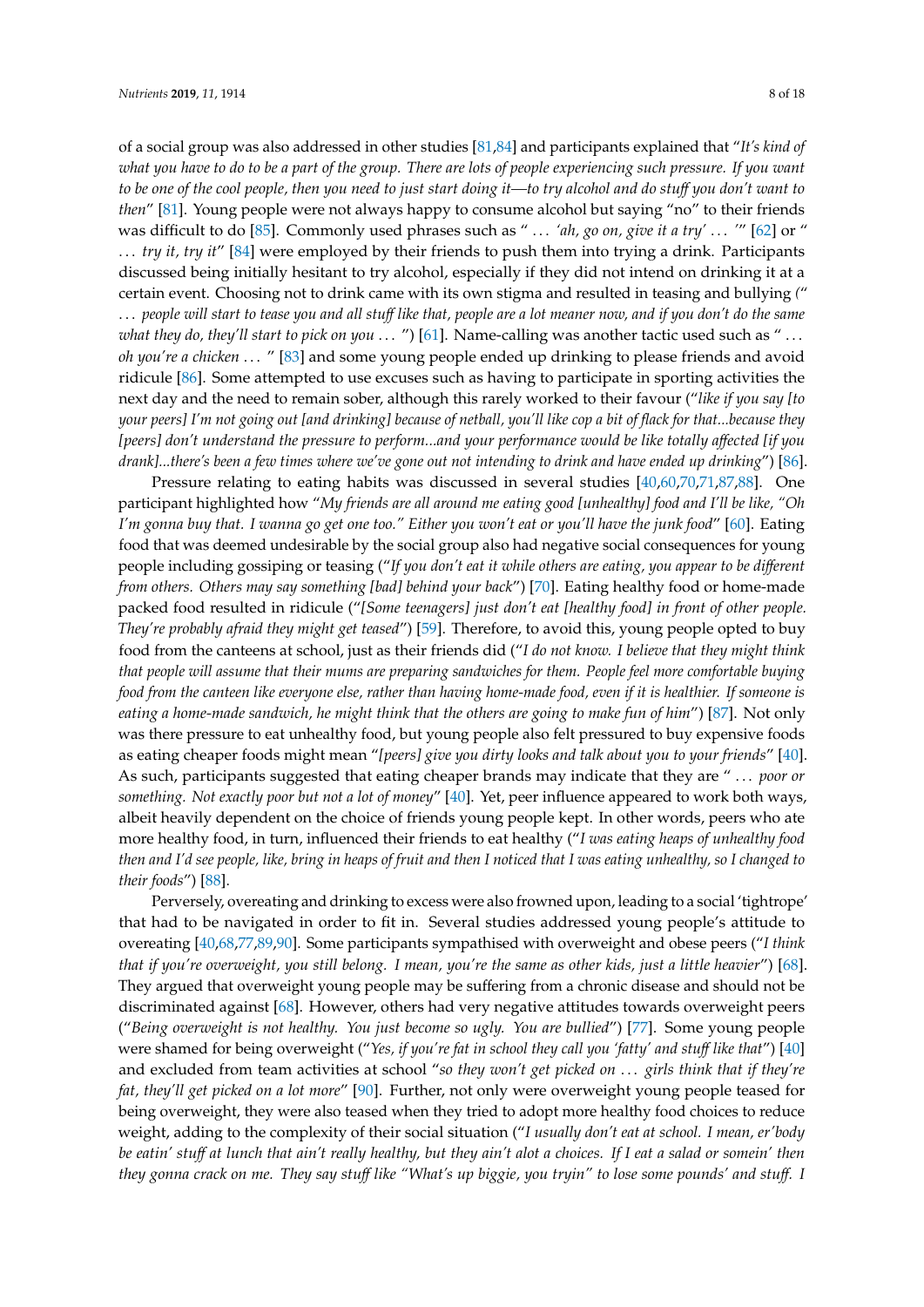*dunno*") [\[89\]](#page-16-10). Young people were also criticized for intoxication and drunken behavior [\[54,](#page-15-4)[64,](#page-15-10)[85,](#page-16-5)[91–](#page-16-12)[93\]](#page-16-13). Excess drinking was defined by one young person as " . . . *about you getting high, about you getting drunk, about you not being able to control yourself, about you not knowing, about you not being able to decide on your own. About you doing stupid things and being di*ff*erent from how you really are, also about you feeling bad the day after*" [\[91\]](#page-16-12). Acting out and becoming sick was not appreciated by peers, especially when at house parties ("*you don't want them inside while they become sick*") [\[64\]](#page-15-10). Young people even chose to exclude peers from events if they continued to drink excessively and were disruptive ("*We won't invite you again if you can't control it. You shouldn't drink any more now*") [\[93\]](#page-16-13). Some participants found drunken behaviour both "*disgusting*" while still being "*hilarious*" to watch [\[92\]](#page-16-14). Nevertheless, negative attitudes remained ("*Above all, in my opinion, a twelve year old girl who drinks many glasses of vodka only makes herself look ridiculous, because no one could hold that*") [\[54\]](#page-15-4). Females, in particular, were criticized for being promiscuous when drunk and were looked down upon. They became a topic of conversation among their peers ("*She went skinny-dipping with another man*") [\[92\]](#page-16-14). Further, it was female peers who were particularly vocal about this behavior (*"I'm not a fan of girls who get really drunk and then do things [of a sexual nature] with guys and then blame it on the fact that they were drinking...I really don't like that because I kinda go, well I'd never get to that point*") [\[86\]](#page-16-6).

Such pressure on eating behavior and alcohol use often led to young people conforming to fit in with others ("*I simply go with the flow of my era and I do not confine myself to eating beans, for instance. That is a 'no-no' for our times. I am a follower of today's fashions. Young people today believe in eating in Pizza Hut, hamburgers,* etc. *[pause] this shows that I am 'in' and not cut o*ff *from the rest*") [\[87\]](#page-16-7). In relation to alcohol, they tended to drink in the same ways in order to reach the same consumption level ("*It is so much more fun when all of us are on the same level—when there isn't anyone higher or lower than the rest of us*") [\[94\]](#page-16-15). This was not something they always wanted to partake in, however, they choose to do it regardless of whether they liked the experience or not ("*It happened to me as well, we were at the beach, we ate there, I don't like beer, but everyone drank and then I took the beer and drank it all and bleah*") [\[54\]](#page-15-4). Those who did not drink were excluded from social events with their peers and were described as "*weakling*" or "*a loser*" [\[55\]](#page-15-2), placing immense social pressure on adolescents to participate in drinking sessions as they did not want to " . . . *just stand there looking*" while everyone else drank alcohol [\[84\]](#page-16-4). For many this was " ... *a bit embarrassing*" [\[66\]](#page-15-13). Instead, the social norm for adolescents was to drink and be " ... *caught up in the spur of the moment. You see all your pals drinking and* . . . *then you end up just joining in with them*" [\[61\]](#page-15-9).

#### *3.6. Alcohol and Food Choices Can Be Used by Young People to Demonstrate Identity*

Drinking alcohol allowed young people to demonstrate a sense of identity, be perceived as cool, and to be praised for it (" . . . *your friends think you're great, and they're good if you drink* . . . ") [\[55\]](#page-15-2). Part of maintaining a "*cool*" image was to show off in front of friends and "*brag*" about drinking while being underage [\[95\]](#page-16-16). This helped them appear tough in front of their friends ("*They want to make themselves look hard, like oh yeah I drink*") [\[83\]](#page-16-3). Young people tended to exaggerate their drinking experience and this in itself was perceived negatively by their peers ("*They're loads of people who come in the next day, they exaggerate so much and they'd be like, 'Oh I drank two bottles of Buckfast and two wee bottles of vodka' and all this shit like you would be dead*") [\[95\]](#page-16-16). Coolness, popularity and being trendy were interlinked ("*It's because it's the fashion. It's the fashion that we get drunk every weekend (laughter)!*") [\[84\]](#page-16-4). Not everyone shared this sentiment and one participant had a different view ("*Young people only drink because it's supposed to be cool. They are trying to act tough in front of groups of guys or girls. That they kind of "yes, we are drinking and we are really cool*"*. That was how it was earlier but now, at least in our grade and maybe ninth grade as well, they have started to think that it is really childish to stand there trying to be tough by drinking*") [\[81\]](#page-16-1). Nevertheless, the majority of young people who drank remained popular and influential among their peers ("*If one starts who may be popular and others, like, fancy him and think that he's cool. And if he starts, like, to drink, then he might influence a lot of other people. Because they want to be in his group*") [\[91\]](#page-16-12).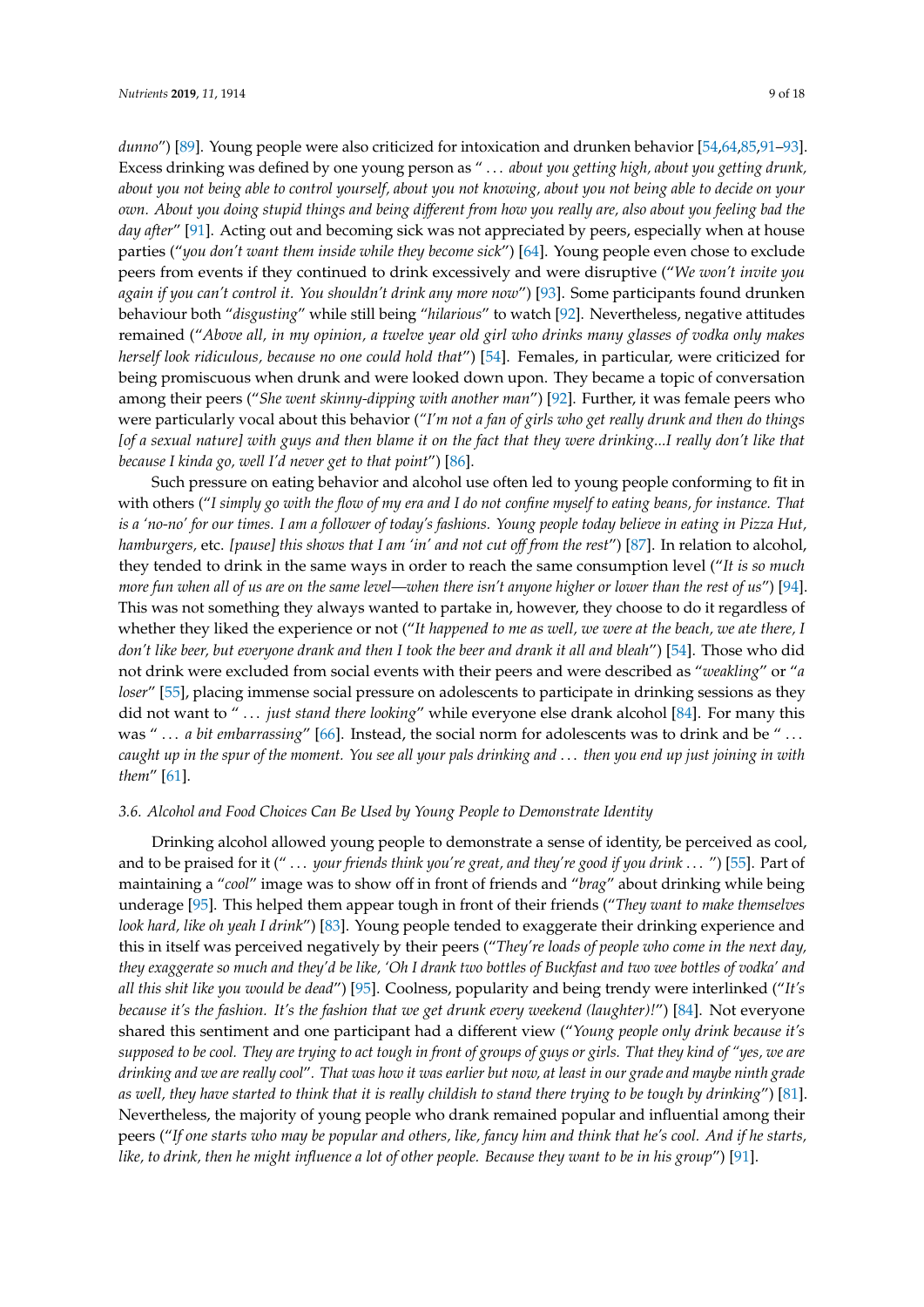Being 'cool' and demonstrating a sense of identity was also an important factor when choosing which foods to eat around their peers [\[40,](#page-14-1)[69,](#page-15-21)[87\]](#page-16-7). Certain foods such as sweets or fast food (for example, hamburgers or pizzas) were viewed as trendy ("*YES, YES the Mac style is more modern. It is more in, modern for young people*") [\[87\]](#page-16-7). Young people felt pressure to "*be cool and be like everybody else—It is just a chain reaction*" [\[69\]](#page-15-21). Subsequently, those who chose other food options such as home-made and healthy options were ostracized ("*The one who eats healthy food will be more of a dumb person* . . . *[He] cannot be modern or cool*") [\[87\]](#page-16-7). This extended beyond simply eating certain foods and included how food products looked or were branded, and how they could be eaten ("*You wouldn't have a yoghurt I don't think because then you'd have to have a spoon!" "Yes." "That is not cool." Moderator: "Spoons are not cool?" "Not." Moderator: "Really?" (All laughing) "You look stupid getting a big metal spoon out of your bag.*") [\[40\]](#page-14-1). One participant highlighted that part of the appeal of eating certain unhealthy food products was the ability and ease of sharing it with friends. This built social bonds and cemented popularity among peers ("*But people are more excited when somebody brings sweets—you are more popular. It is easier to say do you want to have a piece of chocolate than do you want a bite of my apple*") [\[69\]](#page-15-21). Media and advertisements played an influential role in choices of food and alcohol brands. Young people highlighted the role of advertising and social media in promoting certain alcohol brands [\[63](#page-15-12)[,79](#page-16-17)[,86](#page-16-6)[,96\]](#page-16-18). Alcohol promotion lingered in the memories of participants ("*Ad[vertisement]s for Smirno*ff *are really classy and you really want to drink them 'cause they look awesome. Because everyone's doing it [drinking Smirno*ff*] you want to do it too*") [\[86\]](#page-16-6). Participants were curious to discover the taste of the drinks that were promoted in advertisements and certain brands conjured up a persona that young people wished to imitate ("*I seen one of the adverts o*ff *Jack Daniels...I was like 'oh I wonder if I'd do that if I'm on Jackie D's' and I just had to get a bottle of Jackie D's and nowt happened...I liked the taste of it and that. Same with Southern Comfort. I've seen the advert for that and I was like 'oh' and decided to have a drink of it*") [\[63\]](#page-15-12). While advertisements promoted both healthy and unhealthy food, those that focused on unhealthy food were perceived as more exciting and fun ("*The advertising promotion of unhealthy food is very good. For example, a candy is able to change the color of your tongue. There are always some new foods coming up. Young people will find them playful"*) [\[70\]](#page-15-17). Like the alcohol industry, the food industry also focused on the fun aspects of eating unhealthy foods. The lifestyle associated with this was more appealing to young people ("*Well, they advertise it a lot more than fruit. Like have you seen the swirly commercial? The kid comes home and his hair's all crazy because he goes on a roller coaster. And he is the guy that makes it all fun. You know, it's like we're gonna go on a trip and eat these Cheetos*®") [\[60\]](#page-15-8).

In many studies, young people wanted to be viewed as mature individuals ("*We started to party in the seventh grade and I have always felt, how should I put it, a bit ahead of the others* . . . *a bit older* . . . *Some of the others have only just started to party now*") [\[97\]](#page-16-19). They wanted to drink alcohol to mimic adults and be viewed as more mature individuals by their peers ("*Drinking is associated with being an adult, like you know, smoking, doing all those things which like adults do, if you are younger and you do the things adults do then it makes you seem older and I think that's what they want*") [\[83\]](#page-16-3). This helped young people to "*feel superior to others. You feel great!*" [\[84\]](#page-16-4). Boasting about drinking experiences helped elevate this feeling and participants used phrases such as "*I got totally smashed*" [\[84\]](#page-16-4) to help them feel older amongst their peers. Part of appearing older was choosing different types of alcohol beverages ("*when I get older I'll start drinking beer and wine...I think they're classy drinks like they're drinks you'll have at a restaurant rather than the one that like you drink at a party*") [\[86\]](#page-16-6). On the other hand, unhealthy eating habits were associated with being young and modern; such young people were viewed as attractive and independent ("*When you have delivery food you show a di*ff*erent character, more outgoing and attractive than having home-made food prepared by your mum or grandmother. You come over as a person with a degree of independence who does not depend that much on his family; you look cooler*") [\[87\]](#page-16-7). Healthy foods were eaten by more 'mature' young people and, unlike alcohol use, this was an undesirable trait to have ("*I think, it's more mature to say that you want a piece of fruit—and then if somebody asks if you want to go downtown for a bag of crisps, that's what you'll do*") [\[69\]](#page-15-21).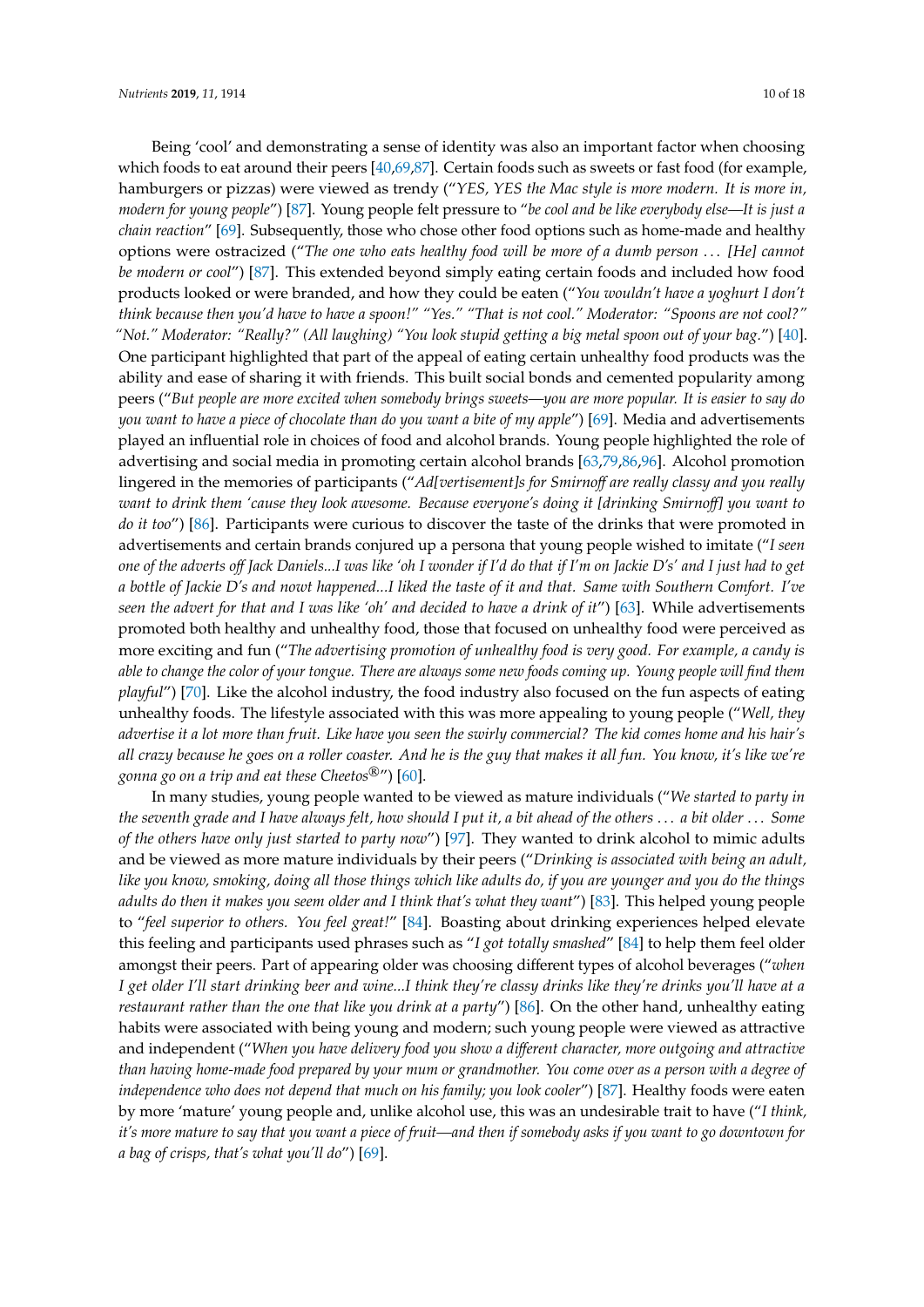Ultimately, young people wanted to "*feel like being grown up and to be the coolest person in school*" [\[91\]](#page-16-12). Achieving this balance was complex, and participants believed that they would change their drinking and eating habits as they grew older ("*When I'm older, I'll probably still drink, but not to get drunk, just to enjoy it, whereas at the moment I'm probably just drinking to get drunk*") [\[83\]](#page-16-3). Thus, despite knowing the negative health risks of excessive alcohol intake or unhealthy eating behaviours, participants did not appear concerned. For alcohol, young people were concerned about more immediate consequences such as having a hangover or being caught by the police for a misdemeanor (" . . . *young people think about the short term more than the long term because they think about what they're going to look like right now, than think about what will happen when they're older.*") [\[61\]](#page-15-9). The role alcohol played in bodily harm or long-term diseases were of secondary importance to young people, with these findings mirrored in studies looking at unhealthy eating habits [\[87](#page-16-7)[,98\]](#page-16-20). Instead, body image was a greater and more immediate concern than future health risks ("*We probably should be thinking about our health, but personally I think more about my body* . . . *If I eat something that's unhealthy I think, Oh no! That will make "me fatter". I don't think about my future health*") [\[98\]](#page-16-20). Peer influence also appeared to have a role to play. One participant described that her peers may dismiss health concerns related to unhealthy eating habits. They would even tease more health-conscious young people who choose to eat more nutritious foods (" . . . *you are afraid that something will happen to you, so they might make fun of you that you are afraid and you worry about your health. They might say that: 'We are young and we do not care about all these things'*") [\[87\]](#page-16-7). Further, young people expected to change their eating and drinking habits as they got older. For example, they differentiated between teenage drinking and adult drinking. While they assumed that young people drank to get drunk, they did not expect this behaviour from adults as ' . . . *adults are more in control than young people*' [\[81\]](#page-16-1). Adult drinking was associated with meals and family gatherings and participants believed that, unlike their own behaviours, the "*[adults are] done running around partying and drinking*" [\[81\]](#page-16-1). One participant argued that this was because " . . . *when you grow up you become smarter* ... " [\[62\]](#page-15-15).

#### **4. Discussion**

This review and qualitative synthesis demonstrated that there are a number of socio-cultural, interpersonal and structural influences upon young people's (aged 10–17) unhealthy eating behaviours or alcohol use which cut across *both* behaviours. Studies included in this review suggest that young people regularly feel pressure to drink alcohol and eat unhealthy food, particularly when around their peers. There appear to be clear social consequences and image concerns when it comes to the restriction of either of these behaviours, leading to navigation of what could be described as a social 'tightrope'. In other words, young people must fit in but not go overboard. In relation to alcohol use, those who do not drink as well as those who drink too much can lose favour with peers. This paradox has previously been described among young adults as 'calculated hedonism' [\[99\]](#page-17-0). Similarly, those who eat too healthily, as well as those who over-indulge, and become overweight, can be subject to ridicule, suggesting that young people must consume in very specific, rigid ways in order to be accepted. For many, this may be an impossible feat, with clear impacts on young people's physical and mental health demonstrated in wider literature [\[100](#page-17-1)[,101\]](#page-17-2). Such pressure to behave according to narrow, pre-defined categories appears to be reinforced by wider structural mechanisms, including but not restricted to, social media use [\[102\]](#page-17-3) and commercial drivers, such as product marketing [\[36](#page-14-11)[,103\]](#page-17-4). Previous work suggests that marketers ('big alcohol' and 'big food') reinforce aspects of the social ecology by encouraging links between alcohol, food and aspects of identity, culture and personal reward [\[63](#page-15-12)[,104\]](#page-17-5). Indeed, this relationship is well underway in some young people by mid-adolescence [\[105\]](#page-17-6). However, this is an iterative rather than linear relationship. In other words, industry feeds off young people's concerns, as well as leading them, meaning that it may be difficult to disentangle the 'real' concerns of young people ('knowing your limits') from those seeded by industry through marketing and 'educational' programmes, including alcohol programmes which are run in UK schools, and affiliated with industry (such as 'Drinkaware for Education'). Further, commercial determinants have seen expansion in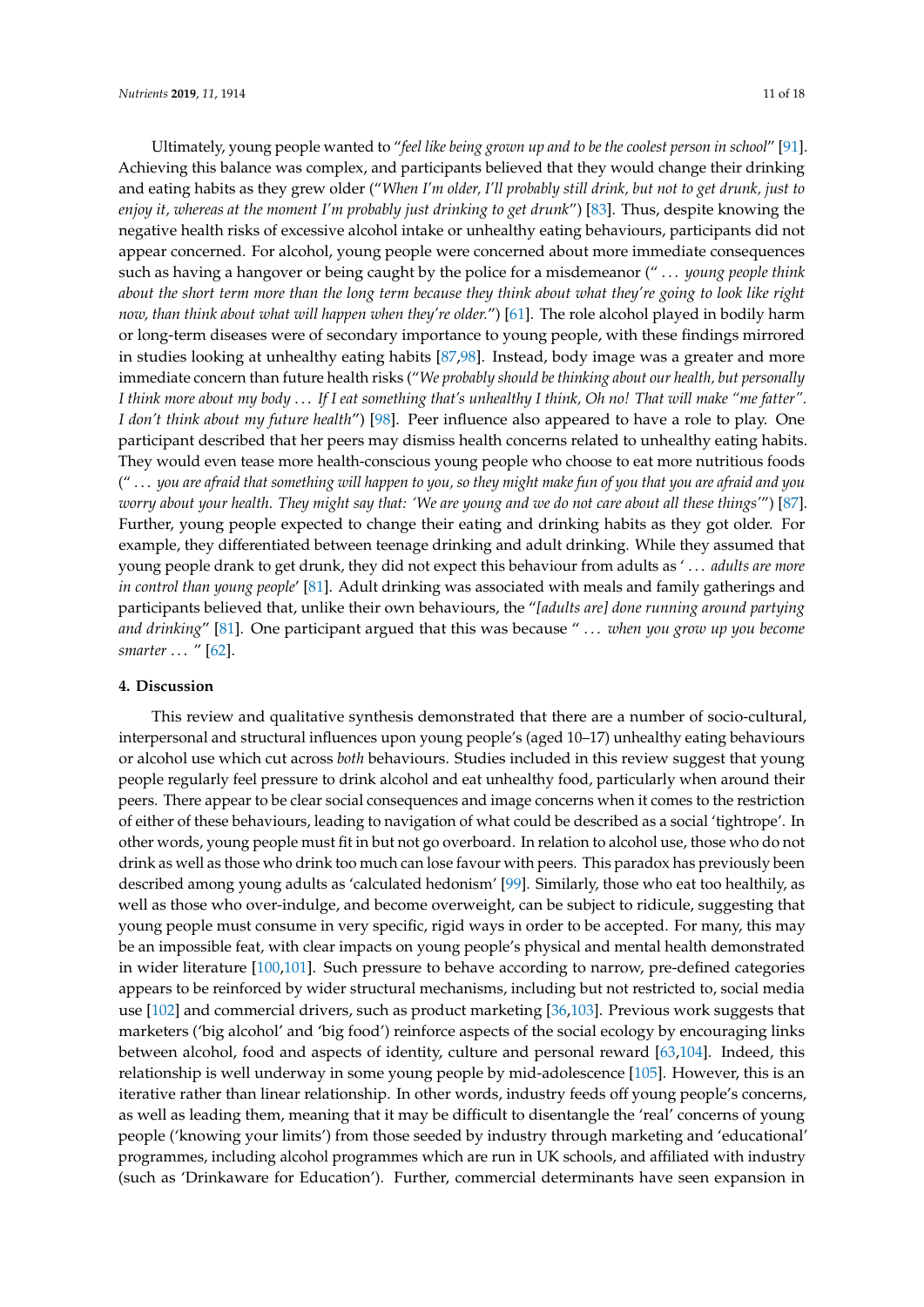recent years into new directions such as energy drinks and gambling [\[106–](#page-17-7)[108\]](#page-17-8), and warrant further exploration in future research. Such exploration should examine the holistic impact of commercial determinants upon young people's social, emotional and cultural worlds, rather than investigating these drivers in isolation.

The volume of studies identified by this review means that we have reported only what we concluded to be major themes. We also reported only themes which cut across both eating behaviours and alcohol use. This is not to say that there were no other influences on young people's alcohol use and eating behaviours. For example, parents and extended family members appeared to exert an influence on both behaviours within a smaller number of papers. Young people discussed the importance of a trusting relationship with their parents, the ability to have open discussions about both alcohol use and nutrition and the role of both parental disapproval and initiation when it comes to their child's alcohol use. As anticipated, we found no literature focusing on how young people consume food and alcohol simultaneously. Yet, one way in which to tackle a growth in obesogenic and alcohol-related harm may be to examine the overlapping influences in these behaviours at the point in which they initiate and accelerate (late childhood/early adulthood) and use this knowledge in the design of interventions which link rather than separate out food and alcohol consumption. Emergent research with young adults suggests eating patterns linked to alcohol use are not tied only to hunger but to sociability, traditions and aspects of identity. Further, young adults conceptualized and calculated risks to their weight, appearance and social status rather than to their long-term health (Scott et al., 2019, in press); whilst a raft of quantitative studies have identified that energy intake from alcohol, type of beverage and drinking pattern are associated with excess body weight and weight gain amongst young adults [\[21,](#page-13-8)[26\]](#page-13-12). However, these attitudes and behaviours may well be established in earlier years, suggesting the need to conduct work examining the detailed links between alcohol use and eating behaviour with younger age groups. Finally, young people felt that their alcohol use and food choices would change as they got older, and tended to 'discount' potential negative consequences. Again, this argument is well supported in both fields of literature [\[109\]](#page-17-9). Narratives of delay discounting do not appear to be restricted to adolescence and have been demonstrated to track into young adulthood [\[28\]](#page-13-14). For example, young people in this review acknowledged that the taste of food was important, whereas the taste of alcohol was not. However, young people suggested that the taste of alcohol would be more meaningful to them when they were older.

There are several limitations of our review which should be acknowledged. First, we defined 'young people' to be aged 10–17. We thought very carefully about this definition. Whilst in some developed countries the legal drinking age can be higher (aged 21 in USA), we were informed by the UK legal drinking age of 18. Further, turning 18 has further connotations in young people's lives. For example, turning 18 can signal transition from children to adult health services, transitions from further education to higher education and can mark major life transitions, meaning that the environments of 16 and 17 year-olds can be experientially different to that of those aged 18 and over. Second, papers focusing on both addiction and weight control behaviours and syndromes (such as bulimia and anorexia) were deliberately excluded from our review. We felt that papers in this field focused on targeted, psychological disorders, whereas our review synthesized literature on wider cultural, inter-personal and social perspectives on eating and drinking behaviours in adolescence. Third, many of the papers in this review did not explicitly reflect upon differences between socio-economic groups. Yet, recent work suggests that socio-spatial patterning of outlets selling potentially health-damaging products such as fast food, alcohol and tobacco tend to cluster in deprived areas [\[110\]](#page-17-10). Further, obesity and alcohol-related mortality and morbidity are high in socioeconomically disadvantaged populations compared with individuals from advantaged areas, characterized in terms of occupation, income or educational attainment [\[111\]](#page-17-11). Fourth, due to time and resource restrictions, we did not double-screen all identified studies at full-text stage. Rather than employ single screening, we took the decision to double-screen 10% of full-text studies identified in order to add rigour to our review findings. Further, whilst not all results were formally double screened, the author with responsibility for full-text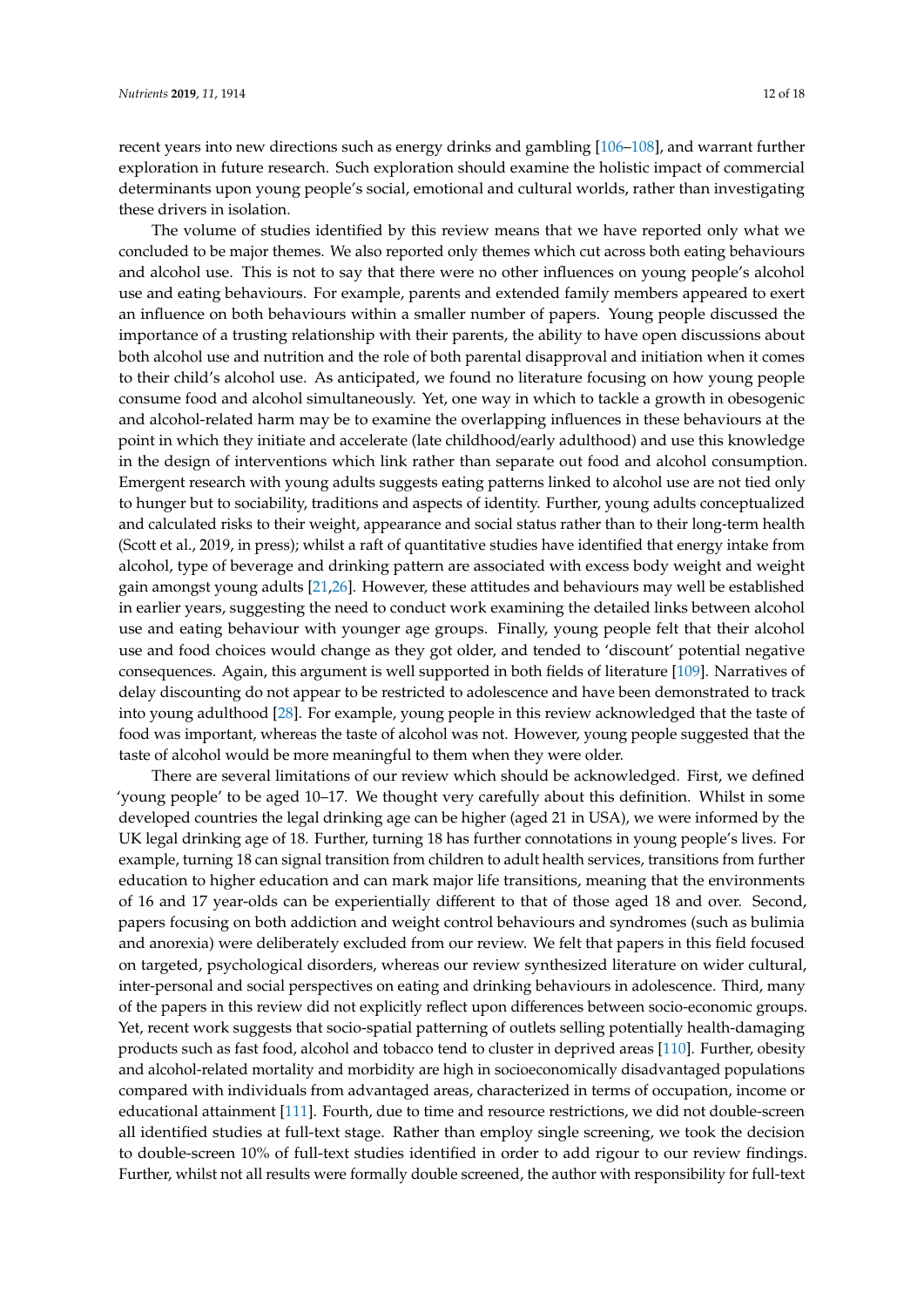screening (WE) discussed any uncertainties and discrepancies across all 427 full-text papers assessed with the second reviewer (and lead author, SS) at all times. Fifth, we attempted to contact authors whose papers we were unable to obtain during database searches, with very little success. Finally, we did not analyse the data according to country of origin and, therefore, cannot make assumptions based on geographical or cultural traditions or differences.

Findings from this study have important implications for intervention development, as well as UK public health policy and practice. Themes identified in this review, and in recent parallel work conducted by the lead author with young adults, will be used to inform a qualitative exploration of young people's (aged 10–17) views regarding their eating behaviours and alcohol use. Combined, review and interview data will be used to develop a model structure, or logic model, of the influences upon both unhealthy eating behaviours and alcohol use amongst young people. It is anticipated that this model structure will be used in future participatory design work with young people, which aims to generate ideas for a dual-focused intervention to reduce alcohol consumption and excess body weight among young people, and to promote a positive approach to body image, physical and mental health.

**Supplementary Materials:** The following are available online at http://[www.mdpi.com](http://www.mdpi.com/2072-6643/11/8/1914/s1)/2072-6643/11/8/1914/s1, Table S1: Review Concepts and Associated Search Terms, Table S2: Characteristics of Included Studies.

**Author Contributions:** S.S. conceived the study idea and devised the study methodology. S.S., W.E., E.L.G., L.E. and F.H.-B. participated in the design and coordination of the study. S.S. was primarily responsible for protocol writing. S.S., E.L.G., D.N.-B., K.B. and N.C. screened identified literature. W.E. and S.S. conducted data extraction and analysed the review findings. All authors read the drafts, provided comments and agreed on the final version of the manuscript.

**Funding:** This study was supported by the Economic and Social Research Council (ESRC) as part of a Fuse funded pump prime small project grant (Research Centre Grant, UKCRC, Res 590-25-0004). Fuse is a UK Clinical Research Collaboration (UKCRC) Public Health Research Centre of Excellence. Funding for Fuse from the British Heart Foundation, Cancer Research UK, National Institute of Health Research, Economic and Social Research Council, Medical Research Council, Health and Social Care Research and Development Office, Northern Ireland, National Institute for Social Care and Health Research (Welsh Assembly Government) and the Wellcome Trust, under the auspices of the UKCRC, is gratefully acknowledged. The views expressed in this paper do not necessarily represent those of the funders or UKCRC. The funders had no role in study design, data collection and analysis, decision to publish, or preparation of the manuscript.

**Acknowledgments:** The authors wish to thank Fiona Beyer for technical assistance in setting up the systematic review. We would also like to thank the Joanna Briggs Institute (Australia) for allowing us to use JBI SUMARI as well as associated data extraction and quality appraisal tools.

**Conflicts of Interest:** The authors declare no conflict of interest.

#### **References**

- <span id="page-12-0"></span>1. World Health Organisation. *Global Status Report on Alcohol and Health*; WHO: Geneva, Switzerland, 2014.
- <span id="page-12-1"></span>2. World Health Organisation. *Global Health Risks. Mortality and Burden of Disease Attributable to Selected Major Risks*; WHO: Geneva, Switzerland, 2009.
- <span id="page-12-2"></span>3. Gore, F.M.; Bloem, P.J.N.; Patton, G.C.; Ferguson, J.; Joseph, V.; Coffey, C.; Sawyer, S.M.; Mathers, C.D. Global burden of disease in young people aged 10–24 years: A systematic analysis. *Lancet* **2011**, *377*, 2093–2102. [\[CrossRef\]](http://dx.doi.org/10.1016/S0140-6736(11)60512-6)
- <span id="page-12-3"></span>4. Ng, M.; Fleming, T.; Robinson, M.; Thomson, B.; Graetz, N.; Margono, C.; Mullany, E.C.; Biryukov, S. Global, regional, and national prevalence of overweight and obesity in children and adults during 1980–2013: A systematic analysis for the global burden of disease study 2013. *Lancet* **2014**, *384*, 766–781. [\[CrossRef\]](http://dx.doi.org/10.1016/S0140-6736(14)60460-8)
- <span id="page-12-4"></span>5. Hunger, J.M.; Major, B.; Blodorn, A.; Miller, C.T. Weighed down by stigma: How weight-based social identity threat contributes to weight gain and poor health. *Soc. Personal. Psychol. Compass* **2015**, *9*, 255–268. [\[CrossRef\]](http://dx.doi.org/10.1111/spc3.12172)
- 6. Donoghue, K.; Rose, H.; Boniface, S.; Deluca, P.; Coulton, S.; Alam, M.F.; Gilvarry, E.; Kaner, E.; Lynch, E.; Maconochie, I.; et al. Alcohol consumption, early-onset drinking, and health-related consequences in adolescents presenting at emergency departments in england. *J. Adolesc. Health* **2017**, *60*, 438–446. [\[CrossRef\]](http://dx.doi.org/10.1016/j.jadohealth.2016.11.017)
- 7. Healey, C.; Rahman, A.; Faizal, M.; Kinderman, P. Underage drinking in the UK: Changing trends, impact and interventions. A rapid evidence synthesis. *Int. J. Drug Policy* **2014**, *25*, 124–132. [\[CrossRef\]](http://dx.doi.org/10.1016/j.drugpo.2013.07.008)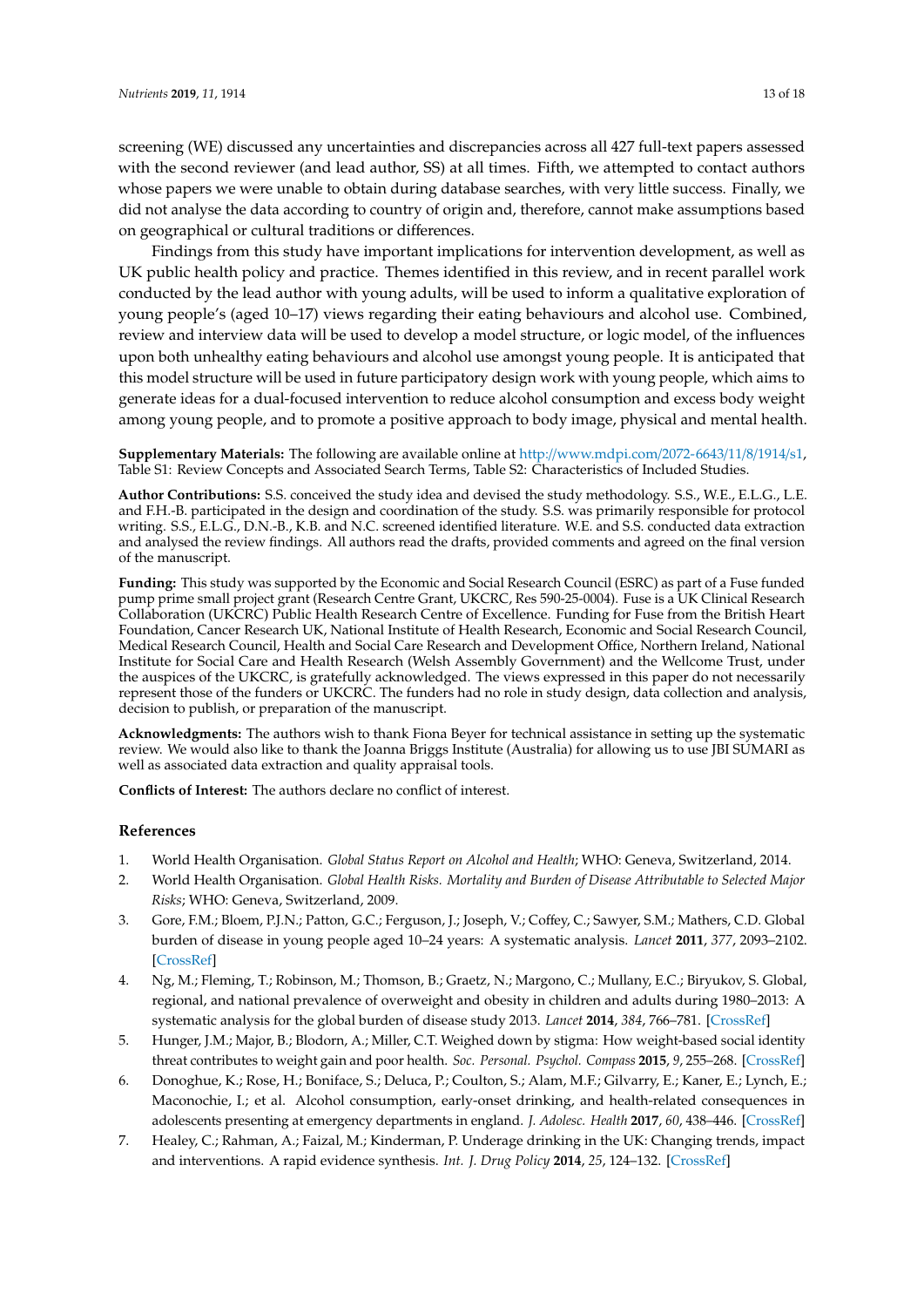- 8. Norström, T.; Rossow, I.; Pape, H. Social inequality in youth violence: The role of heavy episodic drinking. *Drug Alcohol Rev.* **2018**, *37*, 162–169. [\[CrossRef\]](http://dx.doi.org/10.1111/dar.12582)
- 9. Jackson-Roe, K.; Murray, C.; Brown, G. Understanding young offenders' experiences of drinking alcohol: An interpretative phenomenological analysis. *Drugs Educ. Prev. Policy* **2015**, *22*, 77–85. [\[CrossRef\]](http://dx.doi.org/10.3109/09687637.2014.973371)
- 10. Beccaria, F.; Rolando, S.; Ascani, P. Alcohol consumption and quality of life among young adults: A comparison among three European countries. *Subst. Use Misuse* **2012**, *47*, 1214–1223. [\[CrossRef\]](http://dx.doi.org/10.3109/10826084.2012.698689)
- 11. Tsiros, M.D.; Olds, T.; Buckley, J.D.; Grimshaw, P.; Brennan, L.; Walkley, J.; Hills, A.P.; Howe, P.; Coates, A.M. Health-related quality of life in obese children and adolescents. *Int. J. Obes.* **2009**, *33*, 387. [\[CrossRef\]](http://dx.doi.org/10.1038/ijo.2009.42)
- <span id="page-13-0"></span>12. Griffiths, L.J.; Parsons, T.J.; Hill, A.J. Self-esteem and quality of life in obese children and adolescents: A systematic review. *Int. J. Pediatr. Obes.* **2010**, *5*, 282–304. [\[CrossRef\]](http://dx.doi.org/10.3109/17477160903473697)
- <span id="page-13-1"></span>13. Reece, L.J.; Bissell, P.; Copeland, R.J. 'I just don't want to get bullied anymore, then I can lead a normal life'; insights into life as an obese adolescent and their views on obesity treatment. *Health Expect.* **2016**, *19*, 897–907. [\[CrossRef\]](http://dx.doi.org/10.1111/hex.12385)
- <span id="page-13-2"></span>14. Puhl, R.M.; Wall, M.M.; Chen, C.; Bryn Austin, S.; Eisenberg, M.E.; Neumark-Sztainer, D. Experiences of weight teasing in adolescence and weight-related outcomes in adulthood: A 15-year longitudinal study. *Prev. Med.* **2017**, *100*, 173–179. [\[CrossRef\]](http://dx.doi.org/10.1016/j.ypmed.2017.04.023)
- <span id="page-13-3"></span>15. Hart, C.L.; Morrison, D.S.; Batty, G.D.; Mitchell, R.J.; Davey Smith, G. Effect of body mass index and alcohol consumption on liver disease: Analysis of data from two prospective cohort studies. *BMJ* **2010**, *340*, c1240. [\[CrossRef\]](http://dx.doi.org/10.1136/bmj.c1240)
- <span id="page-13-4"></span>16. Pinto Pereira, S.M.; van Veldhoven, K.; Li, L.; Power, C. Combined early and adult life risk factor associations for mid-life obesity in a prospective birth cohort: Assessing potential public health impact. *BMJ Open* **2016**, *6*, e011044. [\[CrossRef\]](http://dx.doi.org/10.1136/bmjopen-2016-011044)
- <span id="page-13-5"></span>17. Kipping, R.R.; Smith, M.; Heron, J.; Hickman, M.; Campbell, R. Multiple risk behaviour in adolescence and socio-economic status: Findings from a UK birth cohort. *Eur. J. Public Health* **2014**, *25*, 44–49. [\[CrossRef\]](http://dx.doi.org/10.1093/eurpub/cku078)
- <span id="page-13-6"></span>18. Rossow, I.; Kuntsche, E. Early onset of drinking and risk of heavy drinking in young adulthood. A 13-year prospective study. *Alcohol Clin. Exp. Res.* **2013**, *37* (Suppl. 1), 304. [\[CrossRef\]](http://dx.doi.org/10.1111/j.1530-0277.2012.01924.x)
- 19. Degenhardt, L.; O'Loughlin, C.; Swift, W.; Romaniuk, H.; Carlin, J.; Coffey, C.; Hall, W.; Patton, G. The persistence of adolescent binge drinking into adulthood: Findings from a 15-year prospective cohort study. *BMJ Open* **2013**, *3*, e003015. [\[CrossRef\]](http://dx.doi.org/10.1136/bmjopen-2013-003015)
- <span id="page-13-7"></span>20. Craigie, A.M.; Lake, A.A.; Kelly, S.A.; Adamson, A.J.; Mathers, J.C. Tracking of obesity-related behaviours from childhood to adulthood: A systematic review. *Maturitas* **2011**, *70*, 266–284. [\[CrossRef\]](http://dx.doi.org/10.1016/j.maturitas.2011.08.005)
- <span id="page-13-8"></span>21. Wymond, B.; Dickinson, K.; Riley, M. Alcoholic beverage intake throughout the week and contribution to dietary energy intake in Australian adults. *Public Health Nutr.* **2016**, *19*, 2592–2602. [\[CrossRef\]](http://dx.doi.org/10.1017/S136898001600063X)
- 22. White, G.E.; Richardson, G.A.; Mair, C.; Courcoulas, A.P.; King, W.C. Do associations between alcohol use and alcohol use disorder vary by weight status? Results from the national epidemiological survey on alcohol and related conditions-III. *Alcohol Clin. Exp. Res.* **2019**, *43*, 1498–1509.
- <span id="page-13-9"></span>23. Yeomans, M.R. Short term effects of alcohol on appetite in humans. Effects of context and restrained eating. *Appetite* **2010**, *55*, 565–573. [\[CrossRef\]](http://dx.doi.org/10.1016/j.appet.2010.09.005) [\[PubMed\]](http://www.ncbi.nlm.nih.gov/pubmed/20851724)
- <span id="page-13-10"></span>24. Public Health England. *National Diet and Nutrition Survey Years 1 to 9 of the Rolling Programme (2008*/*2009–2016*/*2017): Time Trend and Income Analyses*; Public Health England: London, UK, 2019.
- <span id="page-13-11"></span>25. Public Health England. *National diet and Nutrition Survey Results from Years 7 and 8 (Combined) of the Rolling Programme (2014*/*2015 to 2015*/*2016)*; Public Health England: London, UK, 2018.
- <span id="page-13-12"></span>26. Kwok, A.; Dordevic, A.L.; Paton, G.; Page, M.J.; Truby, H. Effect of alcohol consumption on food energy intake: A systematic review and meta-analysis. *Br. J. Nutr.* **2019**, *121*, 481–495. [\[CrossRef\]](http://dx.doi.org/10.1017/S0007114518003677) [\[PubMed\]](http://www.ncbi.nlm.nih.gov/pubmed/30630543)
- <span id="page-13-13"></span>27. Albani, V.; Bradley, J.; Wrieden, W.L.; Scott, S.; Muir, C.; Power, C.; Fitzgerald, N.; Stead, M.; Kaner, E.; Adamson, A.J. Examining associations between body mass index in 18–25 year-olds and energy intake from alcohol: Findings from the health survey for England and the Scottish health survey. *Nutrients* **2018**, *10*, 1477. [\[CrossRef\]](http://dx.doi.org/10.3390/nu10101477) [\[PubMed\]](http://www.ncbi.nlm.nih.gov/pubmed/30309046)
- <span id="page-13-14"></span>28. Giles, E.L.; Brennan, M. Trading between healthy food, alcohol and physical activity behaviours. *BMC Public Health* **2014**, *14*, 1231. [\[CrossRef\]](http://dx.doi.org/10.1186/1471-2458-14-1231) [\[PubMed\]](http://www.ncbi.nlm.nih.gov/pubmed/25429981)
- <span id="page-13-15"></span>29. Thompson, C.; Cummins, S.; Brown, T.; Kyle, R. Contrasting approaches to 'doing' family meals: A qualitative study of how parents frame children's food preferences. *Crit. Public Health* **2016**, *26*, 322–332. [\[CrossRef\]](http://dx.doi.org/10.1080/09581596.2015.1089353) [\[PubMed\]](http://www.ncbi.nlm.nih.gov/pubmed/27019551)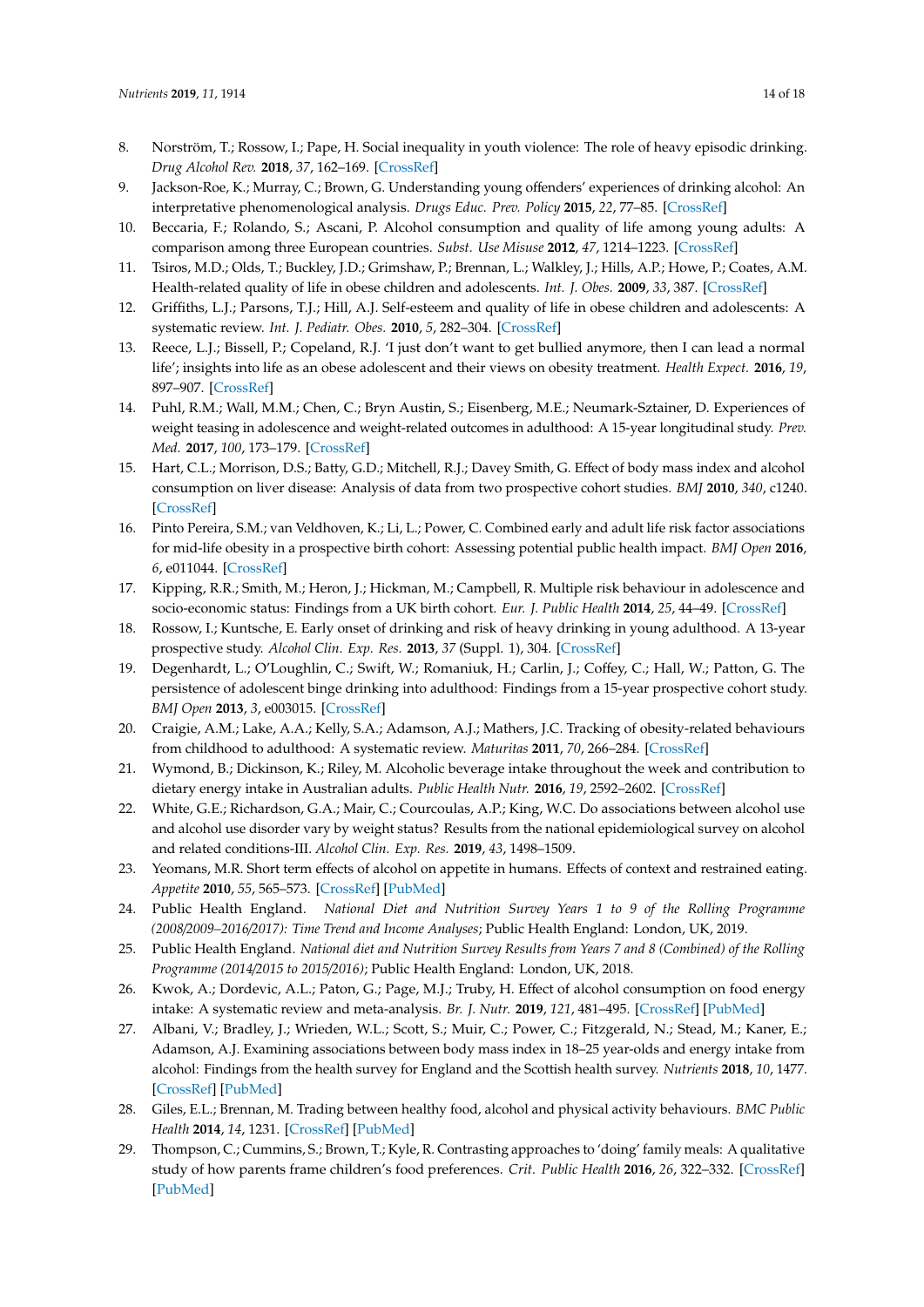- 30. MacArthur, G.; Jacob, N.; Pound, P.; Hickman, M.; Campbell, R. Among friends: A qualitative exploration of the role of peers in young people's alcohol use using bourdieu's concepts of habitus, field and capital. *Sociol. Health Illn.* **2016**, *39*, 30–46. [\[CrossRef\]](http://dx.doi.org/10.1111/1467-9566.12467) [\[PubMed\]](http://www.ncbi.nlm.nih.gov/pubmed/27573161)
- 31. Jones, S.C.; Andrews, K.; Berry, N. Lost in translation: A focus group study of parents' and adolescents' interpretations of underage drinking and parental supply. *BMC Public Health* **2016**, *16*, 1–10. [\[CrossRef\]](http://dx.doi.org/10.1186/s12889-016-3218-3)
- 32. Wills, W.J.; Lawton, J. Attitudes to weight and weight management in the early teenage years: A qualitative study of parental perceptions and views. *Health Expect.* **2014**, *18*, 775–783. [\[CrossRef\]](http://dx.doi.org/10.1111/hex.12182)
- 33. Fielding-Singh, P.; Wang, J. Table talk: How mothers and adolescents across socioeconomic status discuss food. *Soc. Sci. Med.* **2017**, *187*, 49–57. [\[CrossRef\]](http://dx.doi.org/10.1016/j.socscimed.2017.06.016)
- 34. Clare, P.; Julie, M.P.; Miranda, C.; Lyndsey, W.; Gia, D.A.; Gayle, L.; Carole, S.; Andrew, W.; Richard, A. Engaging homeless individuals in discussion about their food experiences to optimise wellbeing: A pilot study. *Health Educ. J.* **2017**, *76*, 557–568.
- 35. Østergaard, J.; Andrade, S.B. Who pre-drinks before a night out and why? Socioeconomic status and motives behind young people's pre-drinking in the United Kingdom. *J. Subst. Use* **2014**, *19*, 229–238. [\[CrossRef\]](http://dx.doi.org/10.3109/14659891.2013.784368)
- <span id="page-14-11"></span>36. Scott, S.; Muirhead, C.; Shucksmith, J.; Tyrrell, R.; Kaner, E. Does industry-driven alcohol marketing influence adolescent drinking behaviour? A systematic review. *Alcohol Alcohol.* **2017**, *52*, 84–94. [\[CrossRef\]](http://dx.doi.org/10.1093/alcalc/agw085) [\[PubMed\]](http://www.ncbi.nlm.nih.gov/pubmed/27864186)
- 37. McCreanor, T.; Barnes, H.; Kaiwai, H.; Borell, S.; Gregory, A. Creating intoxigenic environments: Marketing alcohol to young people in Aotearoa New Zealand. *Soc. Sci. Med.* **2008**, *67*, 938–946. [\[CrossRef\]](http://dx.doi.org/10.1016/j.socscimed.2008.05.027) [\[PubMed\]](http://www.ncbi.nlm.nih.gov/pubmed/18619720)
- 38. Watson, P.; Wiers, R.W.; Hommel, B.; Ridderinkhof, K.R.; de Wit, S. An associative account of how the obesogenic environment biases adolescents' food choices. *Appetite* **2016**, *96*, 560–571. [\[CrossRef\]](http://dx.doi.org/10.1016/j.appet.2015.10.008) [\[PubMed\]](http://www.ncbi.nlm.nih.gov/pubmed/26482282)
- <span id="page-14-0"></span>39. Tyrrell, R.L.; Greenhalgh, F.; Hodgson, S.; Wills, W.J.; Mathers, J.C.; Adamson, A.J.; Lake, A.A. Food environments of young people: Linking individual behaviour to environmental context. *J. Public Health* **2016**, *39*, 95–104. [\[CrossRef\]](http://dx.doi.org/10.1093/pubmed/fdw019) [\[PubMed\]](http://www.ncbi.nlm.nih.gov/pubmed/26962196)
- <span id="page-14-1"></span>40. Stead, M.; McDermott, L.; MacKintosh, A.M.; Adamson, A. Why healthy eating is bad for young people's health: Identity, belonging and food. *Soc. Sci. Med.* **2011**, *72*, 1131–1139. [\[CrossRef\]](http://dx.doi.org/10.1016/j.socscimed.2010.12.029)
- 41. Wills, W.J.; Backett-Milburn, K.; Gregory, S.; Lawton, J. 'If the food looks dodgy I dinnae eat it': Teenagers' accounts of food and eating practices in socio-economically disadvantaged families. *Sociol. Res. Online* **2008**, *13*, 15. [\[CrossRef\]](http://dx.doi.org/10.5153/sro.1681)
- 42. Fry, M. Seeking the pleasure zone: Understanding young adult's intoxication culture. *Australas. Mark. J.* **2011**, *19*, 65–70. [\[CrossRef\]](http://dx.doi.org/10.1016/j.ausmj.2010.11.009)
- <span id="page-14-2"></span>43. Ander, B.; Abrahamsson, A.; Bergnehr, D. 'It is ok to be drunk, but not too drunk': Party socialising, drinking ideals, and learning trajectories in Swedish adolescent discourse on alcohol use. *J. Youth Stud.* **2017**, *20*, 1–14. [\[CrossRef\]](http://dx.doi.org/10.1080/13676261.2016.1273515)
- <span id="page-14-3"></span>44. Sweeting, H.; Smith, E.; Neary, J.; Wright, C. 'Now I care': A qualitative study of how overweight adolescents managed their weight in the transition to adulthood. *BMJ Open* **2016**, *6*, e010774. [\[CrossRef\]](http://dx.doi.org/10.1136/bmjopen-2015-010774)
- <span id="page-14-4"></span>45. Savell, E.; Fooks, G.; Gilmore, A.B. How does the alcohol industry attempt to influence marketing regulations? A systematic review. *Addiction* **2016**, *111*, 18–32. [\[CrossRef\]](http://dx.doi.org/10.1111/add.13048) [\[PubMed\]](http://www.ncbi.nlm.nih.gov/pubmed/26173765)
- <span id="page-14-5"></span>46. Munt, A.E.; Partridge, S.R.; Allman-Farinelli, M. The barriers and enablers of healthy eating among young adults: A missing piece of the obesity puzzle: A scoping review. *Obes. Rev.* **2016**, *18*, 1–17. [\[CrossRef\]](http://dx.doi.org/10.1111/obr.12472) [\[PubMed\]](http://www.ncbi.nlm.nih.gov/pubmed/27764897)
- <span id="page-14-6"></span>47. Scott, S.; Reilly, J.; Giles, E.L.; Hillier-Brown, F.; Ells, L.; Kaner, E.; Adamson, A. Socio-ecological influences on adolescent (aged 10–17) alcohol use and linked unhealthy eating behaviours: Protocol for a systematic review and synthesis of qualitative studies. *Syst. Rev.* **2017**, *6*, 180. [\[CrossRef\]](http://dx.doi.org/10.1186/s13643-017-0574-8) [\[PubMed\]](http://www.ncbi.nlm.nih.gov/pubmed/28865491)
- <span id="page-14-7"></span>48. Moher, D.; Liberati, A.; Tetzlaff, J.; Altman, D.G. Preferred reporting items for systematic reviews and meta-analyses: The prisma statement. *PLoS Med.* **2009**, *6*, e1000097. [\[CrossRef\]](http://dx.doi.org/10.1371/journal.pmed.1000097) [\[PubMed\]](http://www.ncbi.nlm.nih.gov/pubmed/19621072)
- <span id="page-14-8"></span>49. Cooke, A.; Smith, D.; Booth, A. Beyond pico: The spider tool for qualitative evidence synthesis. *Qual. Health Res.* **2012**, *22*, 1435–1443. [\[CrossRef\]](http://dx.doi.org/10.1177/1049732312452938) [\[PubMed\]](http://www.ncbi.nlm.nih.gov/pubmed/22829486)
- <span id="page-14-9"></span>50. Thomas, J.; Harden, A. Methods for the thematic synthesis of qualitative research in systematic reviews. *BMC Med Res. Methodol.* **2008**, *8*, 45. [\[CrossRef\]](http://dx.doi.org/10.1186/1471-2288-8-45) [\[PubMed\]](http://www.ncbi.nlm.nih.gov/pubmed/18616818)
- <span id="page-14-10"></span>51. Lee, R.P.; Hart, R.I.; Watson, R.M.; Rapley, T. Qualitative synthesis in practice: Some pragmatics of meta-ethnography. *Qual. Res.* **2015**, *15*, 334–350. [\[CrossRef\]](http://dx.doi.org/10.1177/1468794114524221)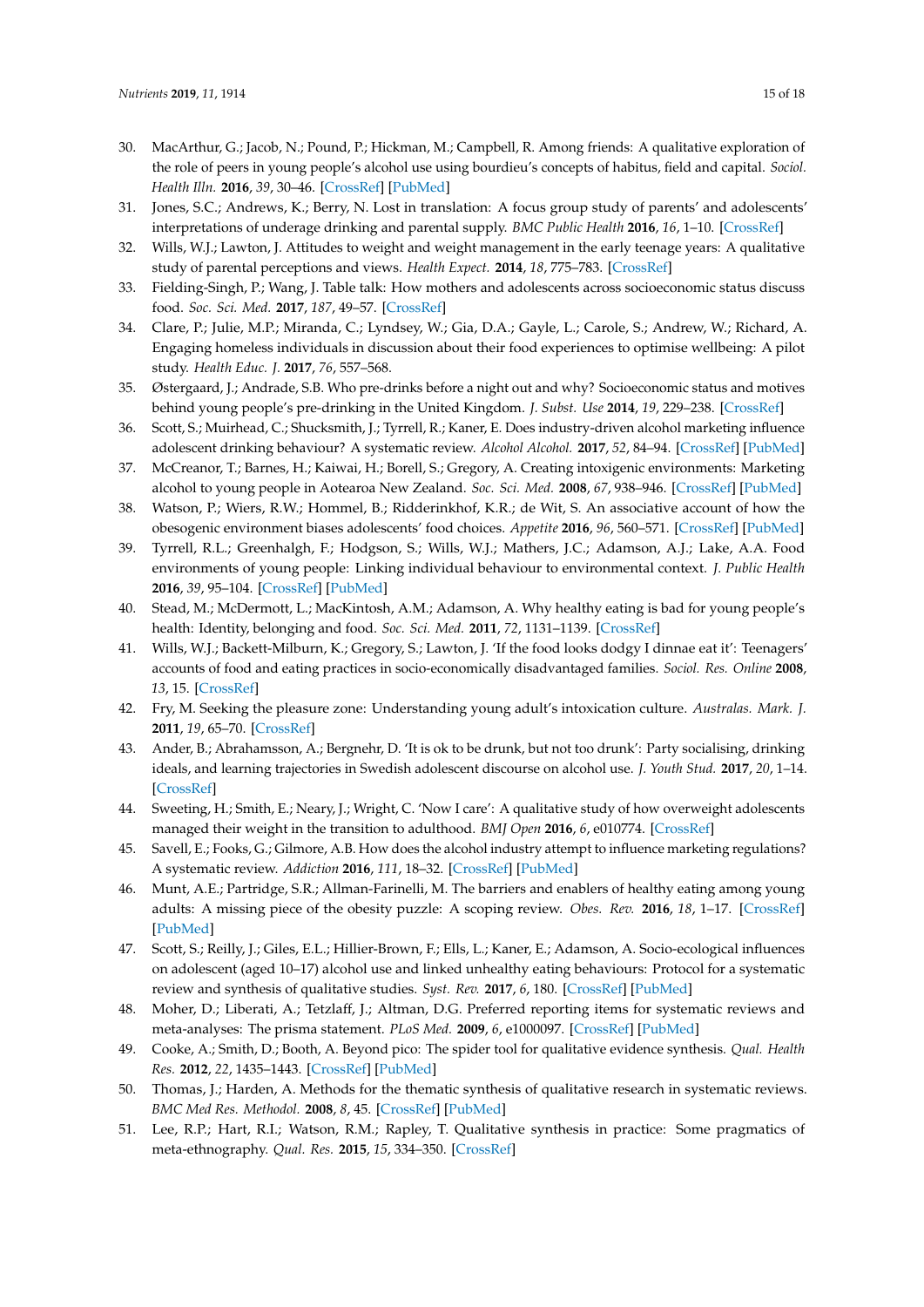- <span id="page-15-0"></span>52. Campbell, R.; Pound, P.; Pope, C.; Britten, N.; Pill, R.; Morgan, M.; Donovan, J. Evaluating meta-ethnography: A synthesis of qualitative research on lay experiences of diabetes and diabetes care. *Soc. Sci. Med.* **2003**, *56*, 671–684. [\[CrossRef\]](http://dx.doi.org/10.1016/S0277-9536(02)00064-3)
- <span id="page-15-1"></span>53. Fraga, S.; Sousa, S.; Ramos, E.; Dias, S.; Barros, H. Alcohol use among 13-year-old adolescents: Associated factors and perceptions. *Public Health* **2011**, *125*, 448–456. [\[CrossRef\]](http://dx.doi.org/10.1016/j.puhe.2011.01.004)
- <span id="page-15-4"></span>54. Petrilli, E.; Beccaria, F.; Prina, F.; Rolando, S. Images of alcohol among Italian adolescents. Understanding their point of view. *Drugs Educ. Prev. Policy* **2014**, *21*, 211–220. [\[CrossRef\]](http://dx.doi.org/10.3109/09687637.2013.875128)
- <span id="page-15-2"></span>55. Samardzik, S.; Bujsic, G.; Kozul, K.; Tadijan, D. Drinking in adolescents—Qualitative analysis. *Coll. Antropol.* **2011**, *35*, 123–126.
- <span id="page-15-3"></span>56. Katainen, A.; Lehto, A.-S.; Maunu, A. Adolescents' sense-making of alcohol-related risks: The role of drinking situations and social settings. *Health* **2015**, *19*, 542–558. [\[CrossRef\]](http://dx.doi.org/10.1177/1363459314557966) [\[PubMed\]](http://www.ncbi.nlm.nih.gov/pubmed/25411165)
- <span id="page-15-5"></span>57. Jonsson, L.; Larsson, C.; Berg, C.; Korp, P.; Lindgren, E.-C. What undermines healthy habits with regard to physical activity and food? Voices of adolescents in a disadvantaged community. *Int. J. Qual. Stud. Health Well-Being* **2017**, *12*, 1333901. [\[CrossRef\]](http://dx.doi.org/10.1080/17482631.2017.1333901) [\[PubMed\]](http://www.ncbi.nlm.nih.gov/pubmed/28585483)
- <span id="page-15-6"></span>58. Watts, A.W.; Lovato, C.Y.; Barr, S.I.; Hanning, R.M.; Mâsse, L.C. Experiences of overweight/obese adolescents in navigating their home food environment. *Public Health Nutr.* **2015**, *18*, 3278–3286. [\[CrossRef\]](http://dx.doi.org/10.1017/S1368980015000786) [\[PubMed\]](http://www.ncbi.nlm.nih.gov/pubmed/25828859)
- <span id="page-15-7"></span>59. Harrison, M.; Jackson, L.A. Meanings that youth associate with healthy and unhealthy food. *Can. J. Diet. Pract. Res.* **2009**, *70*, 6–12. [\[CrossRef\]](http://dx.doi.org/10.3148/70.1.2009.6)
- <span id="page-15-8"></span>60. Taylor, N.L. Negotiating popular obesity discourses in adolescence. *Food Cult. Soc.* **2011**, *14*, 587–606. [\[CrossRef\]](http://dx.doi.org/10.2752/175174411X13046092851433)
- <span id="page-15-9"></span>61. Harvey, S.A.; McKay, M.T. Perspectives on adolescent alcohol use and consideration of future consequences: Results from a qualitative study. *Child Care Pract.* **2017**, *23*, 104–120. [\[CrossRef\]](http://dx.doi.org/10.1080/13575279.2015.1126230)
- <span id="page-15-15"></span>62. Katainen, A.; Rolando, S. Adolescents' understandings of binge drinking in southern and northern European contexts—Cultural variations of 'controlled loss of control'. *J. Youth Stud.* **2015**, *18*, 151–166. [\[CrossRef\]](http://dx.doi.org/10.1080/13676261.2014.933200)
- <span id="page-15-12"></span>63. Scott, S.; Shucksmith, J.; Baker, R.; Kaner, E. 'Hidden habitus': A qualitative study of socio-ecological influences on drinking practices and social identity in mid-adolescence. *Int. J. Environ. Res. Public Health* **2017**, *14*, 611. [\[CrossRef\]](http://dx.doi.org/10.3390/ijerph14060611)
- <span id="page-15-10"></span>64. Ander, B.; Abrahamsson, A.; Gerdner, A. Changing arenas of underage adolescent binge drinking in Swedish small towns. *Nord. Stud. Alcohol Drugs* **2015**, *32*, 427–442. [\[CrossRef\]](http://dx.doi.org/10.1515/nsad-2015-0041)
- <span id="page-15-11"></span>65. Dodson, J.L.; Hsiao, Y.-C.; Kasat-Shors, M.; Murray, L.; Nguyen, N.K.; Richards, A.K.; Gittelsohn, J. Formative research for a healthy diet intervention among inner-city adolescents: The importance of family, school and neighborhood environment. *Ecol. Food Nutr.* **2009**, *48*, 39–58. [\[CrossRef\]](http://dx.doi.org/10.1080/03670240802575493) [\[PubMed\]](http://www.ncbi.nlm.nih.gov/pubmed/21883057)
- <span id="page-15-13"></span>66. Yoon, S.; Lam, W.W.T.; Sham, J.T.L.; Lam, T.-H. Learning to drink: How Chinese adolescents make decisions about the consumption (or not) of alcohol. *Int. J. Drug Policy* **2015**, *26*, 1231–1237. [\[CrossRef\]](http://dx.doi.org/10.1016/j.drugpo.2015.09.001) [\[PubMed\]](http://www.ncbi.nlm.nih.gov/pubmed/26440773)
- <span id="page-15-14"></span>67. Acier, D.; Kindelberger, C.; Chevalier, C.; Guibert, E. "I always stop before I get sick": A qualitative study on French adolescents alcohol use. *J. Subst. Use* **2015**, *20*, 262–267. [\[CrossRef\]](http://dx.doi.org/10.3109/14659891.2014.909892)
- <span id="page-15-16"></span>68. Van Exel, J.; Koolman, X.; de Graaf, G.; Brouwer, W. *Overweight and Obesity in Dutch Adolescents: Associations with Health Lifestyle, Personality, Social Context and Future Consequences: Methods and Tables. Report 06.82*; Institute for Medical Technology Assessment: Rotterdam, The Netherlands, 2006.
- <span id="page-15-21"></span>69. Bech-Larsen, T.; Boutrup Jensen, B.; Pedersen, S. An exploration of adolescent snacking conventions and dilemmas. *Young Consum.* **2010**, *11*, 253–263. [\[CrossRef\]](http://dx.doi.org/10.1108/17473611011093899)
- <span id="page-15-17"></span>70. Chan, K.; Tse, T.; Tam, D.; Huang, A. Perception of healthy and unhealthy food among Chinese adolescents. *Young Consum.* **2016**, *17*, 32–45. [\[CrossRef\]](http://dx.doi.org/10.1108/YC-03-2015-00520)
- <span id="page-15-18"></span>71. Ensaff, H.; Coan, S.; Sahota, P.; Braybrook, D.; Akter, H.; McLeod, H. Adolescents' food choice and the place of plant-based foods. *Nutrients* **2015**, *7*, 4619–4637. [\[CrossRef\]](http://dx.doi.org/10.3390/nu7064619)
- 72. Gavaravarapu, S.M.; Rao, K.M.; Nagalla, B.; Avula, L. Assessing differences in risk perceptions about obesity among "normal-weight" and "overweight" adolescents—A qualitative study. *J. Nutr. Educ. Behav.* **2015**, *47*, 488–497. [\[CrossRef\]](http://dx.doi.org/10.1016/j.jneb.2015.07.001) [\[PubMed\]](http://www.ncbi.nlm.nih.gov/pubmed/26311140)
- <span id="page-15-20"></span>73. He, C.; Breiting, S.; Perez-Cueto, F.J.A. Effect of organic school meals to promote healthy diet in 11–13 year old children. A mixed methods study in four Danish public schools. *Appetite* **2012**, *59*, 866–876. [\[CrossRef\]](http://dx.doi.org/10.1016/j.appet.2012.09.001)
- <span id="page-15-19"></span>74. Hunsberger, M.; McGinnis, P.; Smith, J.; Beamer, B.A.; O'Malley, J. Calorie labeling in a rural middle school influences food selection: Findings from community-based participatory research. *J. Obes.* **2015**, *2015*, 7. [\[CrossRef\]](http://dx.doi.org/10.1155/2015/531690)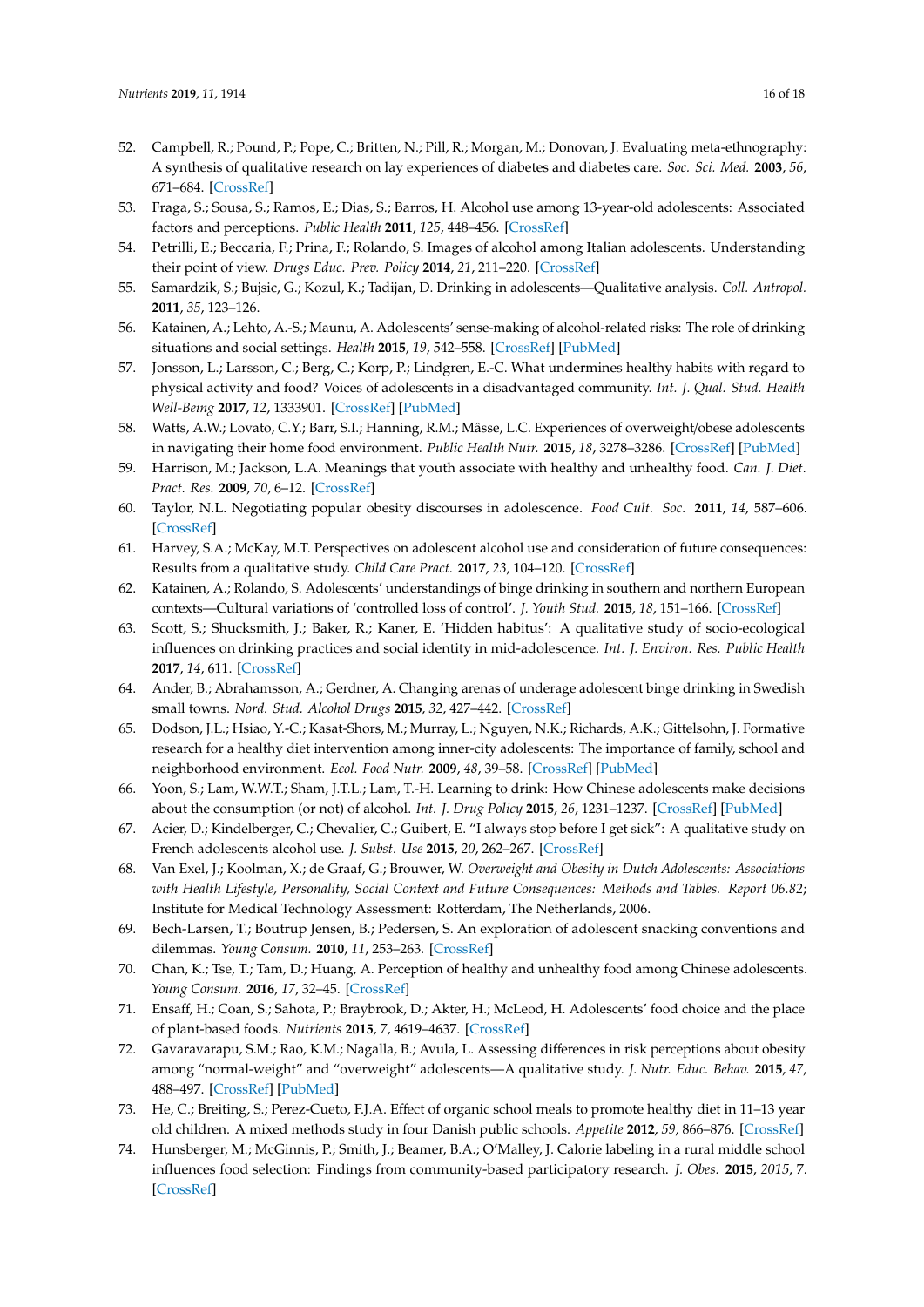- 75. Protudjer, J.L.P.; Marchessault, G.; Kozyrskyj, A.L.; Becker, A.B. Children's perceptions of healthful eating and physical activity. *Can. J. Diet. Pract. Res.* **2010**, *71*, 19–23. [\[CrossRef\]](http://dx.doi.org/10.3148/71.1.2010.19)
- 76. Rakhshanderou, S.; Ramezankhani, A.; Mehrabi, Y.; Ghaffari, M. Determinants of fruit and vegetable consumption among tehranian adolescents: A qualitative research. *J. Res. Med. Sci.* **2014**, *19*, 482–489. [\[PubMed\]](http://www.ncbi.nlm.nih.gov/pubmed/25197287)
- <span id="page-16-9"></span>77. Ridder, M.A.; Heuvelmans, M.A.; Visscher, T.L.; Seidell, J.C.; Renders, C.M. We are healthy so we can behave unhealthily: A qualitative study of the health behaviour of Dutch lower vocational students. *Health Educ.* **2010**, *110*, 30–42. [\[CrossRef\]](http://dx.doi.org/10.1108/09654281011008735)
- 78. Silva, D.C.D.A.; Frazão, I.D.S.; Osório, M.M.; Vasconcelos, M.G.L.D. Perception of adolescents on healthy eating. *Ciencia Saude Coletiva* **2015**, *20*, 3299–3308. [\[CrossRef\]](http://dx.doi.org/10.1590/1413-812320152011.00972015) [\[PubMed\]](http://www.ncbi.nlm.nih.gov/pubmed/26602708)
- <span id="page-16-17"></span>79. Stevenson, C.; Doherty, G.; Barnett, J.; Muldoon, O.T.; Trew, K. Adoelscents' views of food and eating: Identifying barriers to healthy eating. *J. Adolesc.* **2007**, *30*, 417–434. [\[CrossRef\]](http://dx.doi.org/10.1016/j.adolescence.2006.04.005) [\[PubMed\]](http://www.ncbi.nlm.nih.gov/pubmed/16730371)
- <span id="page-16-0"></span>80. Stephens, L.D.; McNaughton, S.A.; Crawford, D.; Ball, K. Nutrition promotion approaches preferred by Australian adolescents attending schools in disadvantaged neighbourhoods: A qualitative study. *BMC Pediatr.* **2015**, *15*, 61. [\[CrossRef\]](http://dx.doi.org/10.1186/s12887-015-0379-7) [\[PubMed\]](http://www.ncbi.nlm.nih.gov/pubmed/25986466)
- <span id="page-16-1"></span>81. Bakken, S.A.; Sandøy, T.A.; Sandberg, S. Social identity and alcohol in young adolescence: The perceived difference between youthful and adult drinking. *J. Youth Stud.* **2017**, *20*, 1380–1395. [\[CrossRef\]](http://dx.doi.org/10.1080/13676261.2017.1333585)
- <span id="page-16-2"></span>82. Johnson, P. 'You just get blocked'. Teenage drinkers: Reckless rebellion or responsible reproduction? *Child. Soc.* **2011**, *25*, 394–405. [\[CrossRef\]](http://dx.doi.org/10.1111/j.1099-0860.2009.00288.x)
- <span id="page-16-3"></span>83. Davies, E.L.; Martin, J.; Foxcroft, D.R. Young people talking about alcohol: Focus groups exploring constructs in the prototype willingness model. *Drugs Educ. Prev. Policy* **2013**, *20*, 269–277. [\[CrossRef\]](http://dx.doi.org/10.3109/09687637.2012.726662)
- <span id="page-16-4"></span>84. Romo-Avilés, N.; Marcos-Marcos, J.; Tarragona-Camacho, A.; Gil-García, E.; Marquina-Márquez, A. "I like to be different from how I normally am": Heavy alcohol consumption among female Spanish adolescents and the unsettling of traditional gender norms. *Drugs Educ. Prev. Policy* **2018**, *25*, 262–272. [\[CrossRef\]](http://dx.doi.org/10.1080/09687637.2016.1259390)
- <span id="page-16-5"></span>85. Parder, M.-L. What about just saying "no"? Situational abstinence from alcohol at parties among 13–15 year olds. *Drugs Educ. Prev. Policy* **2018**, *25*, 189–197. [\[CrossRef\]](http://dx.doi.org/10.1080/09687637.2016.1223601)
- <span id="page-16-6"></span>86. Lunnay, B.; Ward, P.; Borlagdan, J. The practise and practice of bourdieu: The application of social theory to youth alcohol research. *Int. J. Drug Policy* **2011**, *22*, 428–436. [\[CrossRef\]](http://dx.doi.org/10.1016/j.drugpo.2011.07.013) [\[PubMed\]](http://www.ncbi.nlm.nih.gov/pubmed/21862305)
- <span id="page-16-7"></span>87. Ioannou, S. 'Eating beans ... that is a "no-no" for our times': Young Cypriots' consumer meanings of 'healthy'and 'fast'food. *Health Educ. J.* **2009**, *68*, 186–195. [\[CrossRef\]](http://dx.doi.org/10.1177/0017896909339532)
- <span id="page-16-8"></span>88. Ronto, R.; Ball, L.; Pendergast, D.; Harris, N. Adolescents' perspectives on food literacy and its impact on their dietary behaviours. *Appetite* **2016**, *107*, 549–557. [\[CrossRef\]](http://dx.doi.org/10.1016/j.appet.2016.09.006) [\[PubMed\]](http://www.ncbi.nlm.nih.gov/pubmed/27614212)
- <span id="page-16-10"></span>89. Ashcraft, P.F. Explanatory models of obesity of inner-city African-American adolescent males. *J. Pediatric Nurs.* **2013**, *28*, 430–438. [\[CrossRef\]](http://dx.doi.org/10.1016/j.pedn.2013.01.002) [\[PubMed\]](http://www.ncbi.nlm.nih.gov/pubmed/23398892)
- <span id="page-16-11"></span>90. Witmer, L.; Bocarro, J.N.; Henderson, K. Adolescent girls' perception of health within a leisure context. *J. Leis. Res.* **2011**, *43*, 334–354. [\[CrossRef\]](http://dx.doi.org/10.1080/00222216.2011.11950240)
- <span id="page-16-12"></span>91. Sandberg, S.; Skjælaaen, Ø. "Shoes on your hands": Perceptions of alcohol among young adolescents in Norway. *Drugs Educ. Prev. Policy* **2018**, *25*, 449–456. [\[CrossRef\]](http://dx.doi.org/10.1080/09687637.2017.1335690)
- <span id="page-16-14"></span>92. Knox, K.; Schmidtke, D.J.; Dietrich, T.; Rundle-Thiele, S. "Everyone was wasted"! Insights from adolescents' alcohol experience narratives. *Young Consum.* **2016**, *17*, 321–336. [\[CrossRef\]](http://dx.doi.org/10.1108/YC-02-2016-00585)
- <span id="page-16-13"></span>93. Jørgensen, M.H.; Curtis, T.; Christensen, P.H.; Grønbæk, M. Harm minimization among teenage drinkers: Findings from an ethnographic study on teenage alcohol use in a rural Danish community. *Addiction* **2007**, *102*, 554–559. [\[CrossRef\]](http://dx.doi.org/10.1111/j.1360-0443.2006.01697.x)
- <span id="page-16-15"></span>94. Frederiksen, N.J.S.; Bakke, S.L.; Dalum, P. "No alcohol, no party": An explorative study of young Danish moderate drinkers. *Scand. J. Public Health* **2012**, *40*, 585–590. [\[CrossRef\]](http://dx.doi.org/10.1177/1403494812458988)
- <span id="page-16-16"></span>95. Johnson, P. 'You think you're a rebel on a big bottle': Teenage drinking, peers and performance authenticity. *J. Youth Stud.* **2013**, *16*, 747–758. [\[CrossRef\]](http://dx.doi.org/10.1080/13676261.2012.744816)
- <span id="page-16-18"></span>96. Trujillo, E.M.; Suárez, D.E.; Lema, M.; Londoño, A. How adolescents learn about risk perception and behavior in regards to alcohol use in light of social learning theory: A qualitative study in Bogota, Colombia. *Int. J. Adolesc. Med. Health* **2015**, *27*, 3–9. [\[CrossRef\]](http://dx.doi.org/10.1515/ijamh-2014-0003) [\[PubMed\]](http://www.ncbi.nlm.nih.gov/pubmed/24864297)
- <span id="page-16-19"></span>97. Järvinen, M.; Østergaard, J. Governing adolescent drinking. *Youth Soc.* **2009**, *40*, 377–402. [\[CrossRef\]](http://dx.doi.org/10.1177/0044118X08318118)
- <span id="page-16-20"></span>98. Hjelkrem, K.; Lien, N.; Wandel, M. Perceptions of slimming and healthiness among Norwegian adolescent girls. *J. Nutr. Educ. Behav.* **2013**, *45*, 196–203. [\[CrossRef\]](http://dx.doi.org/10.1016/j.jneb.2012.06.007) [\[PubMed\]](http://www.ncbi.nlm.nih.gov/pubmed/23266303)